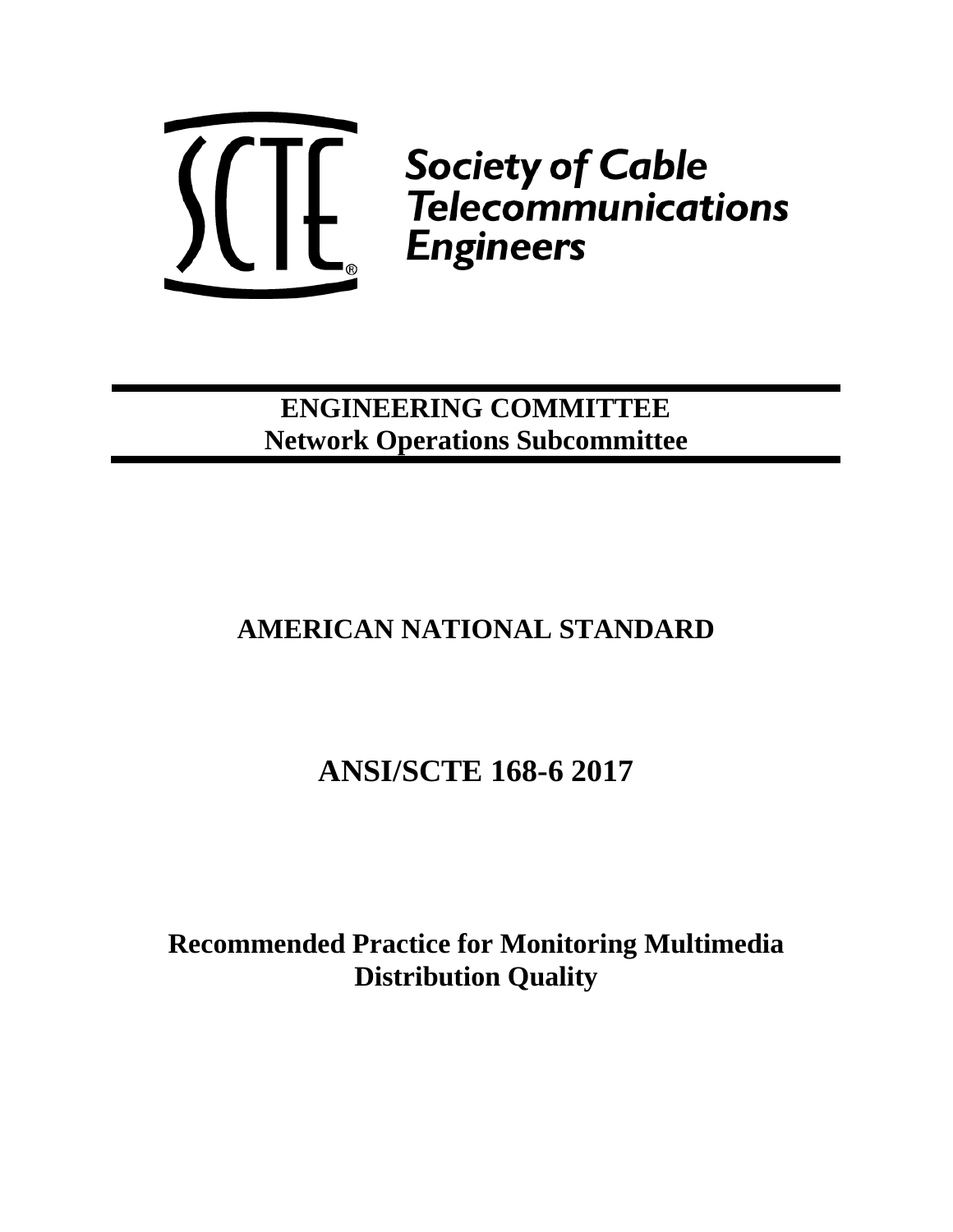## **NOTICE**

The Society of Cable Telecommunications Engineers (SCTE) Standards and Operational Practices (hereafter called "documents") are intended to serve the public interest by providing specifications, test methods and procedures that promote uniformity of product, interchangeability, best practices and ultimately the long term reliability of broadband communications facilities. These documents shall not in any way preclude any member or nonmember of SCTE from manufacturing or selling products not conforming to such documents, nor shall the existence of such standards preclude their voluntary use by those other than SCTE members.

SCTE assumes no obligations or liability whatsoever to any party who may adopt the documents. Such adopting party assumes all risks associated with adoption of these documents, and accepts full responsibility for any damage and/or claims arising from the adoption of such documents.

Attention is called to the possibility that implementation of this document may require the use of subject matter covered by patent rights. By publication of this document, no position is taken with respect to the existence or validity of any patent rights in connection therewith. SCTE shall not be responsible for identifying patents for which a license may be required or for conducting inquiries into the legal validity or scope of those patents that are brought to its attention.

Patent holders who believe that they hold patents which are essential to the implementation of this document have been requested to provide information about those patents and any related licensing terms and conditions. Any such declarations made before or after publication of this document are available on the SCTE web site at [http://www.scte.org.](http://www.scte.org/)

All Rights Reserved

© Society of Cable Telecommunications Engineers, Inc. 2017 140 Philips Road Exton, PA 19341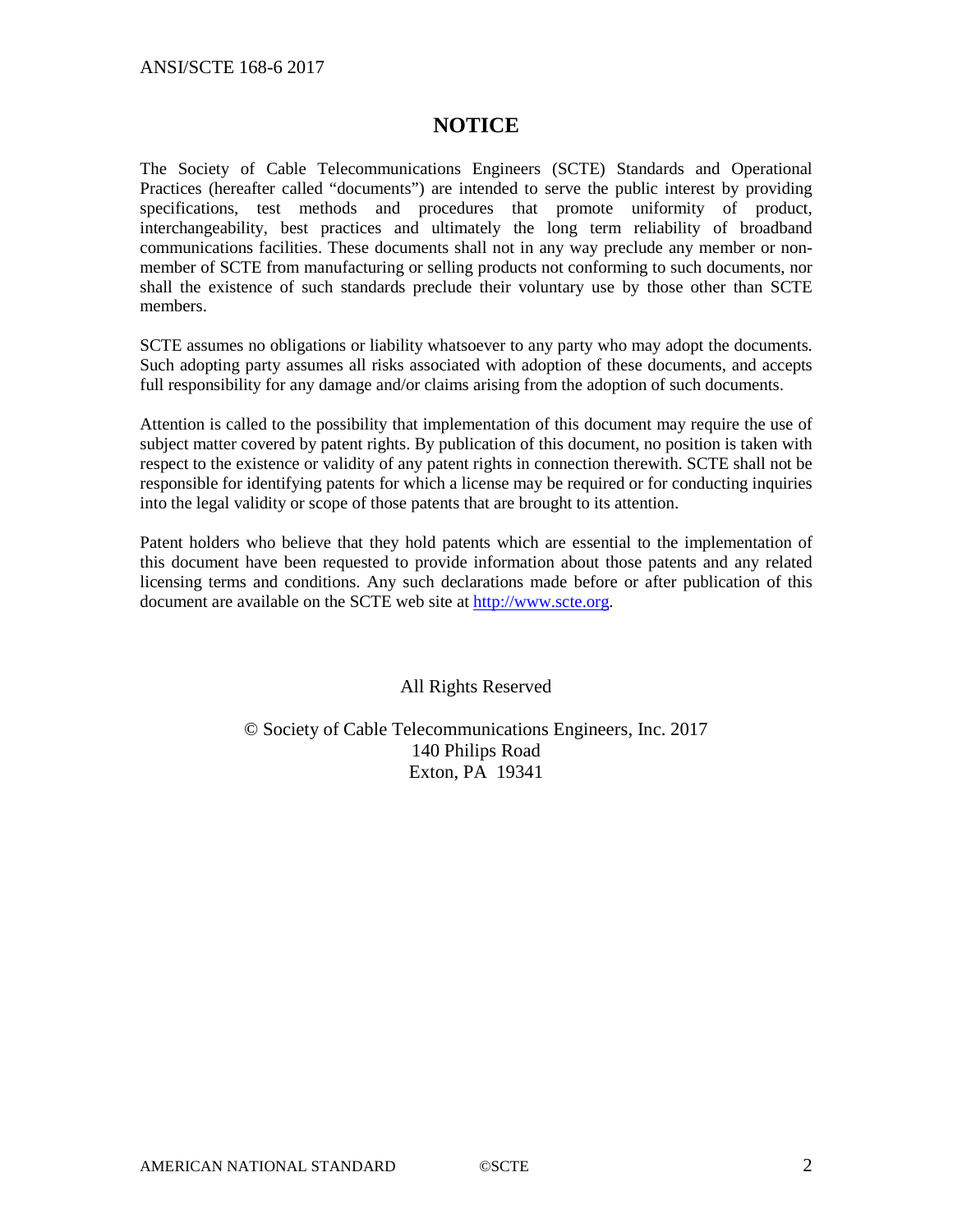# **Contents**

| 1.                                                                               |  |
|----------------------------------------------------------------------------------|--|
| 2.                                                                               |  |
| 3.                                                                               |  |
| 4.                                                                               |  |
| 5.                                                                               |  |
| 5.1.                                                                             |  |
|                                                                                  |  |
| Integrated and Independent Monitoring – Definitions and Recommendations 12<br>6. |  |
| 7.                                                                               |  |
| Recommendations for Quality and Service Assurance Data Acquisition  13<br>8.     |  |
| 8.1.                                                                             |  |
| 8.1.1.                                                                           |  |
| 8.1.2.                                                                           |  |
| 8.2.                                                                             |  |
| 8.3.                                                                             |  |
|                                                                                  |  |
|                                                                                  |  |
| 9.                                                                               |  |
| 10.                                                                              |  |
| 11.                                                                              |  |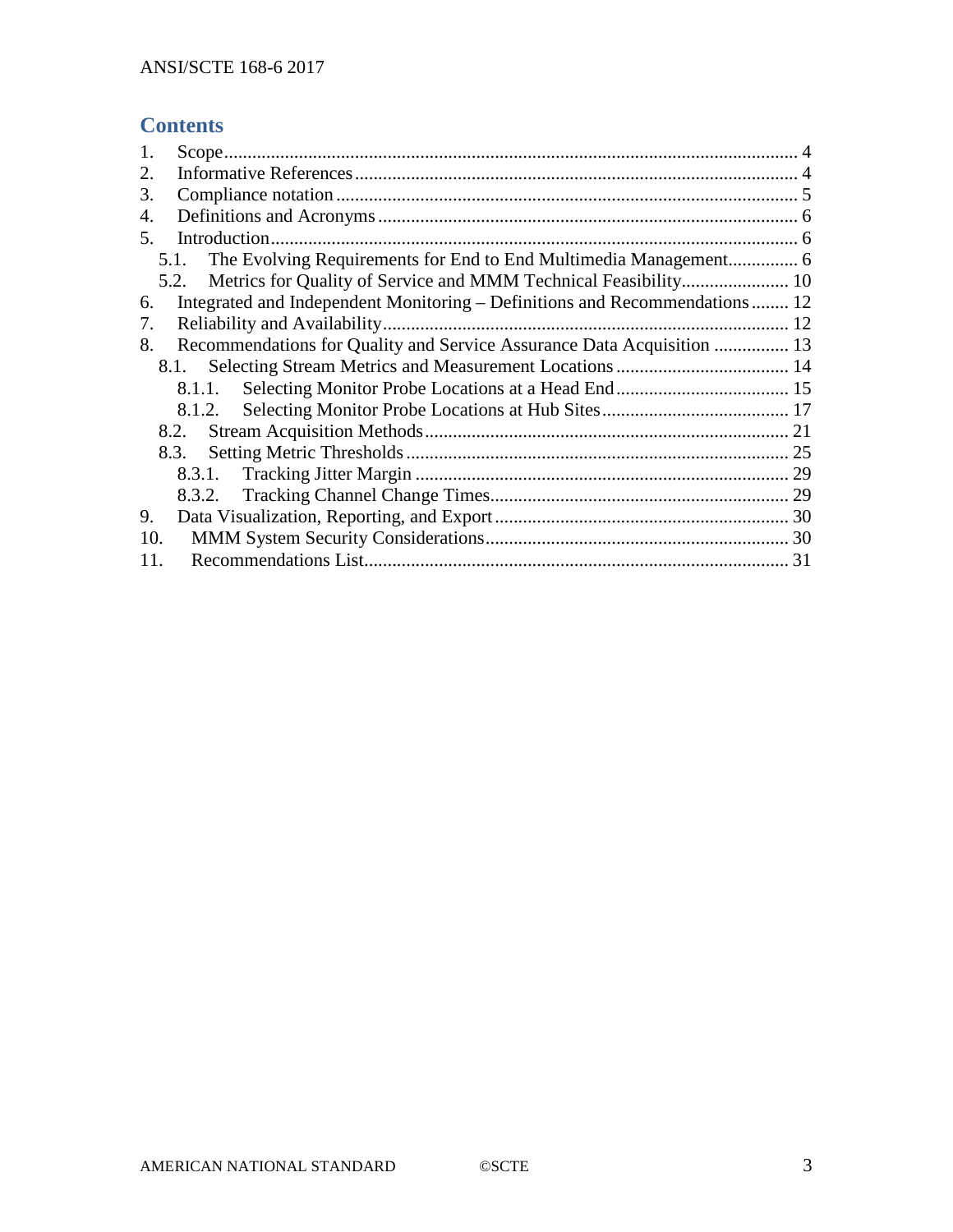## <span id="page-3-0"></span>**1. Scope**

This document is identical to SCTE 168-6 2010 except for informative components which may have been updated such as the title page, NOTICE text, headers and footers. No normative changes have been made to this document.

The scope of this *Recommended Practice* document is to provide background and discussion on Multimedia Management (MMM) system requirements to assist the cable operator with MMM deployment design tradeoffs as well as provide guidance and recommendations on several topics related to the deployment of Multimedia Management systems based on the experiences to date of both the participating committee operators and vendor companies and the directions of ongoing work in the HMS. The topics include:

- Integrated and Independent Monitoring Strategies
- Recommendations for Quality and Service Assurance Data Acquisition
- Recommendations for Quality and Service Assurance Visualization, Reporting, and Export
- MMM System Security Considerations

This background and set of recommendations is intended to provide guidance to operators who are planning to deploy or are currently deploying MMM systems. This information is intended to be used with that provided in other HMS MMM documents.

# <span id="page-3-1"></span>**2. Informative References**

RFC 0768 User Datagram Protocol RFC 0791 Internet Protocol RFC 792 Internet Control Message Protocol (ICMP) RFC 826 Ethernet Address Resolution Protocol RFC 1112 Host extensions for IP multicasting RFC 1349 Type of Service in the Internet Protocol RFC 2236 Internet Group Management Protocol, Version 2 RFC 3376 Internet Group Management Protocol, Version 3 RFC 2474 Definition of the Differentiated Services Field (DS Field) in the IPv4 and IPv6 **Headers** RFC 3357 One-way Loss Pattern Sample Metrics

RFC 4445 A Proposed Media Delivery Index (MDI)

## **ISO:**

ISO/IEC 13818-1 Information technology – Generic coding of moving pictures and associated audio information: Systems (MPEG 2 Transport Streams)

### **CENELEC:**

EN 50083-9 Cabled distribution systems for television, sound and interactive multimedia signals Part 9: Interfaces for CATV/SMATV headends and similar professional equipment for DVB/MPEG-2 transport streams (DVB ASI)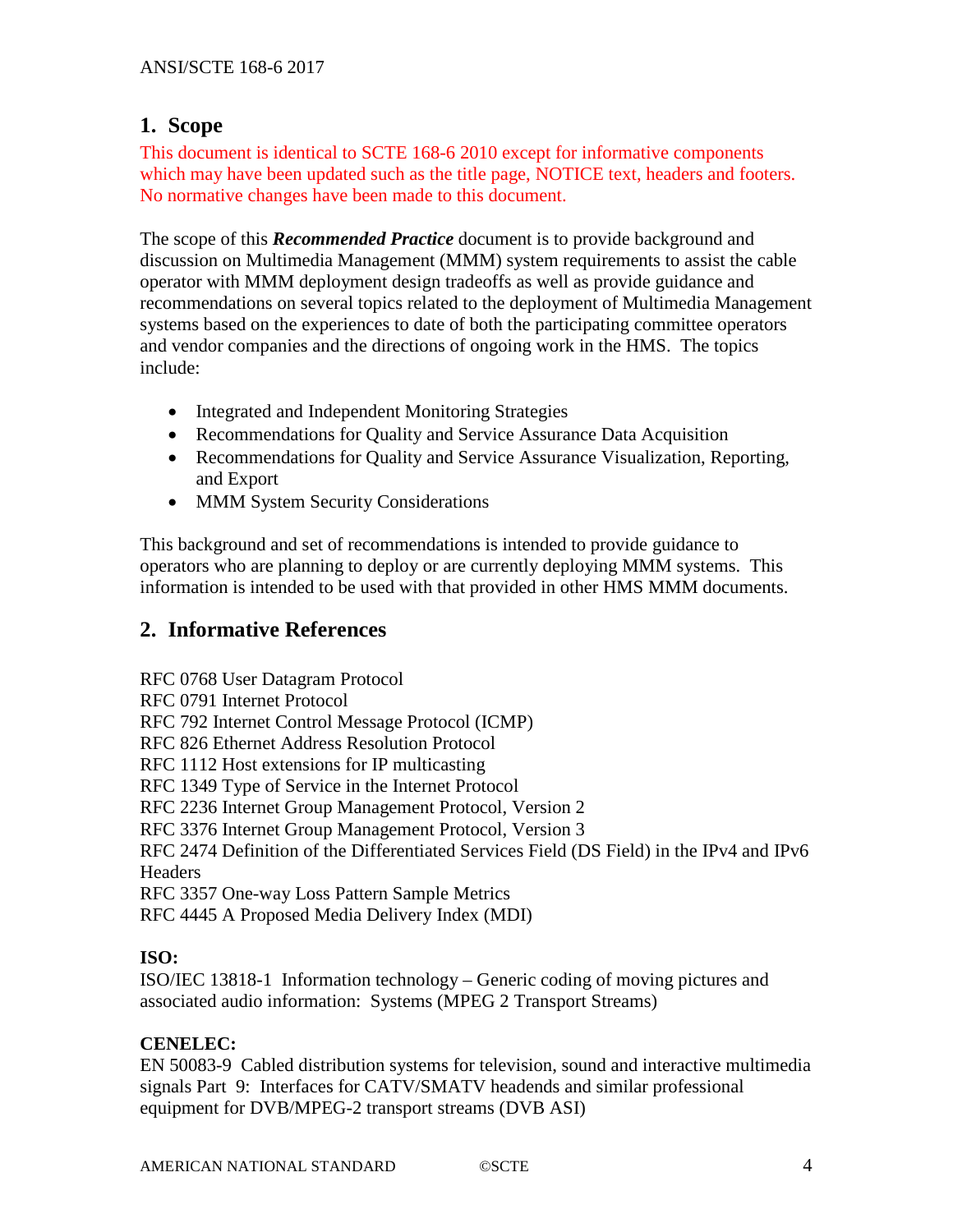## **ITU:**

ITU-T J.83 Series J: Transmission of Television, Sound Programme and other Multimedia Signals, Digital transmission of television signals (64-QAM, 256-QAM, 8- VSB)

ITU-T Y.1541 Series Y: Global Information Infrastructure, Internet Protocol Aspects and Next-Generation Networks, Internet protocol aspects – Quality of service and network performance (06/2006)

## **SCTE:**

SCTE 35 2007 Digital Program Insertion Cueing Message for Cable SCTE 142 2009 Recommended Practice for Transport Stream Verification

## **SMPTE:**

SMPTE 2022-1-2007 Forward Error Correction for Real-Time Video/Audio Transport Over IP Networks

SMPTE 2022-2-2007 Unidirectional Transport of Constant Bit Rate MPEG-2 Transport Streams on IP Networks

### **DSL Forum:**

Technical Report TR-126: Triple-play Services Quality of Experience (QoE) Requirements

### **IEEE:**

IEEE 802.1Q -2005, IEEE Standard for Local and metropolitan area networks, Virtual Bridged Local Area Networks

# <span id="page-4-0"></span>**3. Compliance notation**

| "SHOULD" | This word or the adjective "RECOMMENDED" means that<br>there may exist valid reasons in particular circumstances to<br>ignore this item, but the full implications should be understood<br>and the case carefully weighted before choosing a different<br>course. |
|----------|-------------------------------------------------------------------------------------------------------------------------------------------------------------------------------------------------------------------------------------------------------------------|
| "SHOULD  | This phrase means that there may exist valid reasons in                                                                                                                                                                                                           |
| NOT"     | particular circumstances when the listed behavior is acceptable                                                                                                                                                                                                   |
|          |                                                                                                                                                                                                                                                                   |
|          | or even useful, but the full implications should be understood                                                                                                                                                                                                    |
|          | and the case carefully weighed before implementing any                                                                                                                                                                                                            |
|          | behavior described with this label.                                                                                                                                                                                                                               |
| " $MAX"$ | This word or the adjective "OPTIONAL" means that this item                                                                                                                                                                                                        |
|          | is truly optional. One vendor may choose to include the item                                                                                                                                                                                                      |
|          | because a particular marketplace requires it or because it                                                                                                                                                                                                        |
|          | enhances the product, for example; another vendor may omit                                                                                                                                                                                                        |
|          | the same item.                                                                                                                                                                                                                                                    |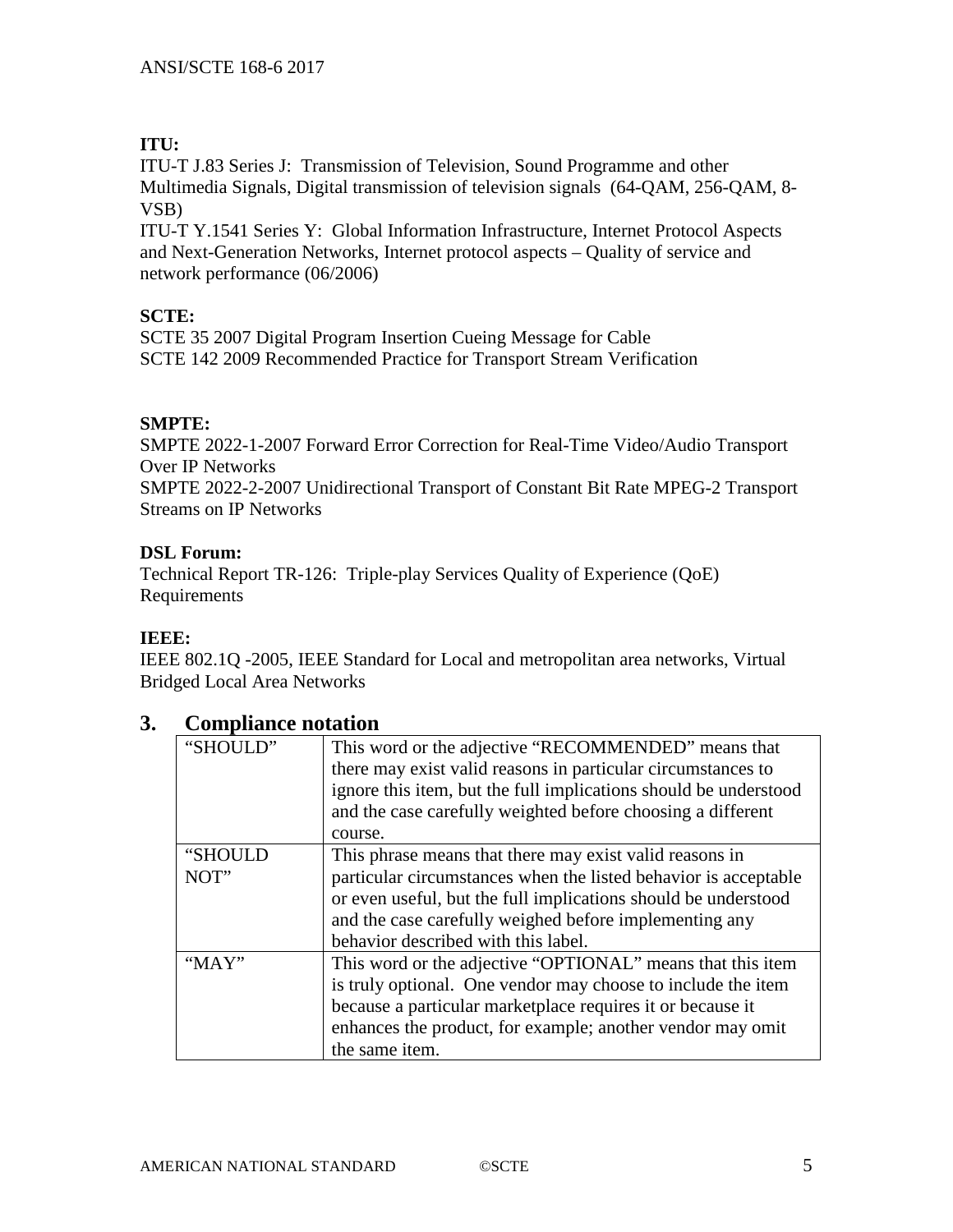#### <span id="page-5-0"></span>**4. Definitions and Acronyms**

- 8-VSB Acronym for 8-Level Vestigial Sideband (Digital TV RF modulation format)
- DPI Acronym for Digital Program Insertion
- DTV Acronym for Digital Television
- MMM Acronym for Multimedia Management
- Mux Multiplexer
- PAT Acronym for Program Association Table
- PCR Acronym for Program Clock Reference
- PES Acronym for Packetized Elementary Streams
- PID Acronym for Packet ID
- PMT Acronym for Program Map Table
- PSI Acronym for Program Specific Information
- PTS Acronym for Presentation Time-Stamp
- QAM Acronym for Quadrature Amplitude Modulation
- QoS Acronym for Quality of Service
- RF Acronym for Radio Frequency
- SCTE Acronym for Society of Cable Telecommunications Engineers
- SI Acronym for Service Information
- TS Acronym for Transport Stream

#### <span id="page-5-2"></span><span id="page-5-1"></span>**5. Introduction**

#### **5.1. The Evolving Requirements for End to End Multimedia Management**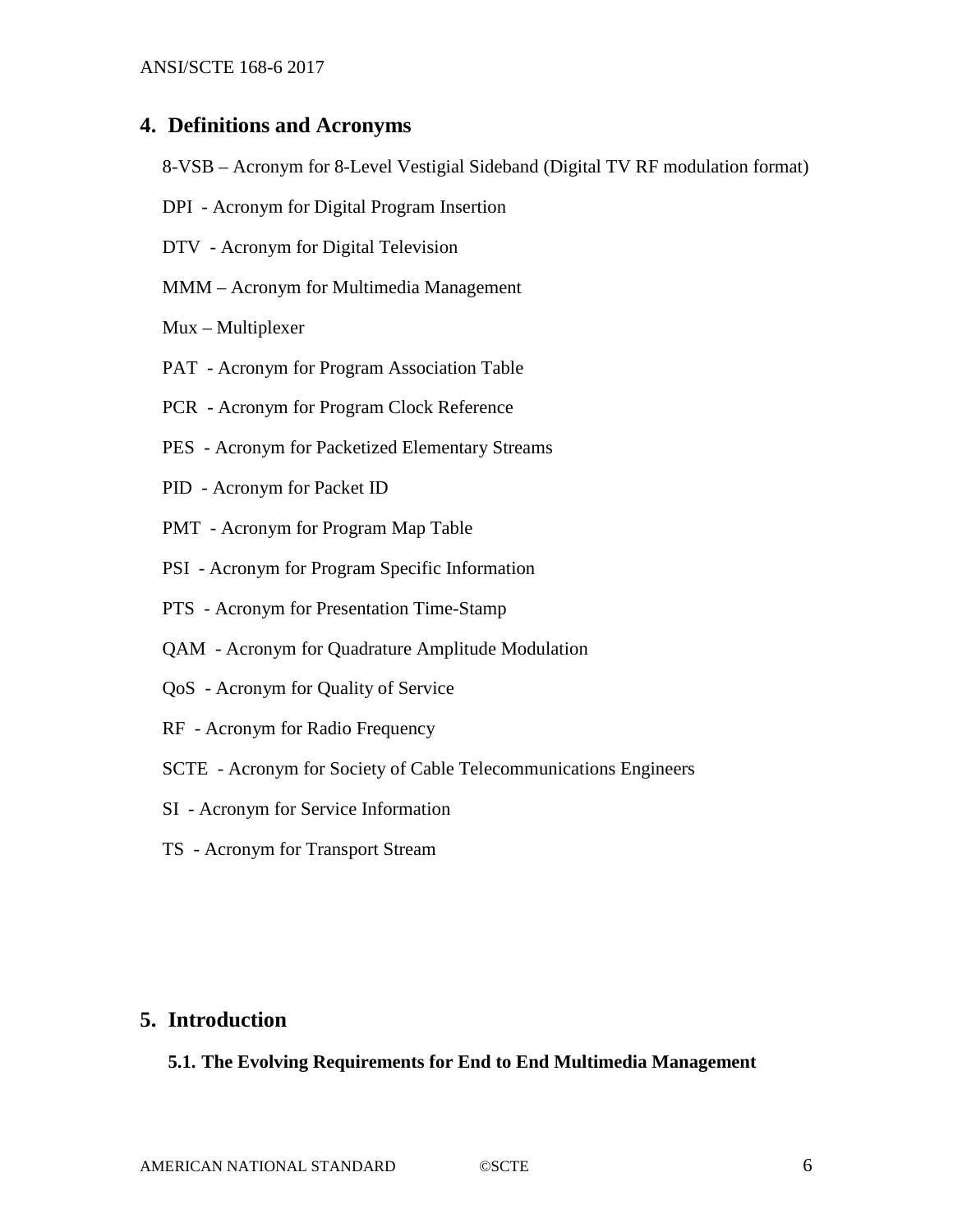Operators face an increasingly competitive multimedia distribution landscape which increases the demands for operations efficiency. Successful, cost-effective, and reliable high quality delivery of thousands of media streams through dozens of network processing equipment nodes in a delivery network to hundreds of thousands to millions of subscribers requires an automated quality assurance system. The quality assurance system must correlate per-program impairment events throughout the network to provide an intelligent view of performance data to operations personnel in order to minimize maintenance expenses in detecting, locating, and repairing faults. Today's modern dynamic and growing physical IP plant deployments along with a growing subscriber base demands this to maintain an operator's competitiveness. For most deployed multimedia systems designs relying on highly compressed video streams such as MPEG 2 or MPEG 4 AVC, even a *single uncorrected IP packet loss* on a viewed stream likely results in a customer perceivable impairment.

### *RECOMMENDATION-1. An effective operational Quality Assurance system that continuously monitors all distributed PIDs is recommended for an operator's modern high volume media over IP network.*

Stream processing devices as shown in HMS 159 are often supplied with management tools that describe the health and diagnostic results of that element. For example, the parameters described in the HMS 154 encoder MIB (& other HMS MIB examples) shows how a device is configured for stream bit rate, compression algorithm type, coding delay, enabled/disabled status, PID assignments, Port and Protocol status, Up/Down input stream status, input clock sync, input/output amplitude levels. However, per-PID compliance monitoring employing information such as described by SCTE 142 Transport Stream Verification and flow monitoring such as described in RFC 4445 is not usually included – that is, it has been too costly and complex for every processor device to incorporate per PID analysis (Transport Stream Verification) for all PIDS processed.

Yet, to keep costs in check, an operator must know immediately *if* transient PID issues occur, must know *where* they occur, and must have network visualization tools that allow *correlating* issues for fault isolation and for cost effective troubleshooting dispatch. Without such tools, the operations staff is reduced to best guesses, random interconnect and device replacement, switch/router configuration and tuning with no way to measure results. Quick problem resolution and root cause analysis using these measurement and analysis methods allows the operator to improve customer satisfaction and reduce churn.

### **Multimedia over IP Considerations – For most deployed systems to date**

Most deployed digital media systems to date by operators have employed media over IP networks for major portions of the infrastructure and use ISO 13818-1 MPEG Transport Streams over UDP/IP, with Ethernet protocols. An example of MPEG over UDP/IP protocol analysis is shown in Figure 1 below.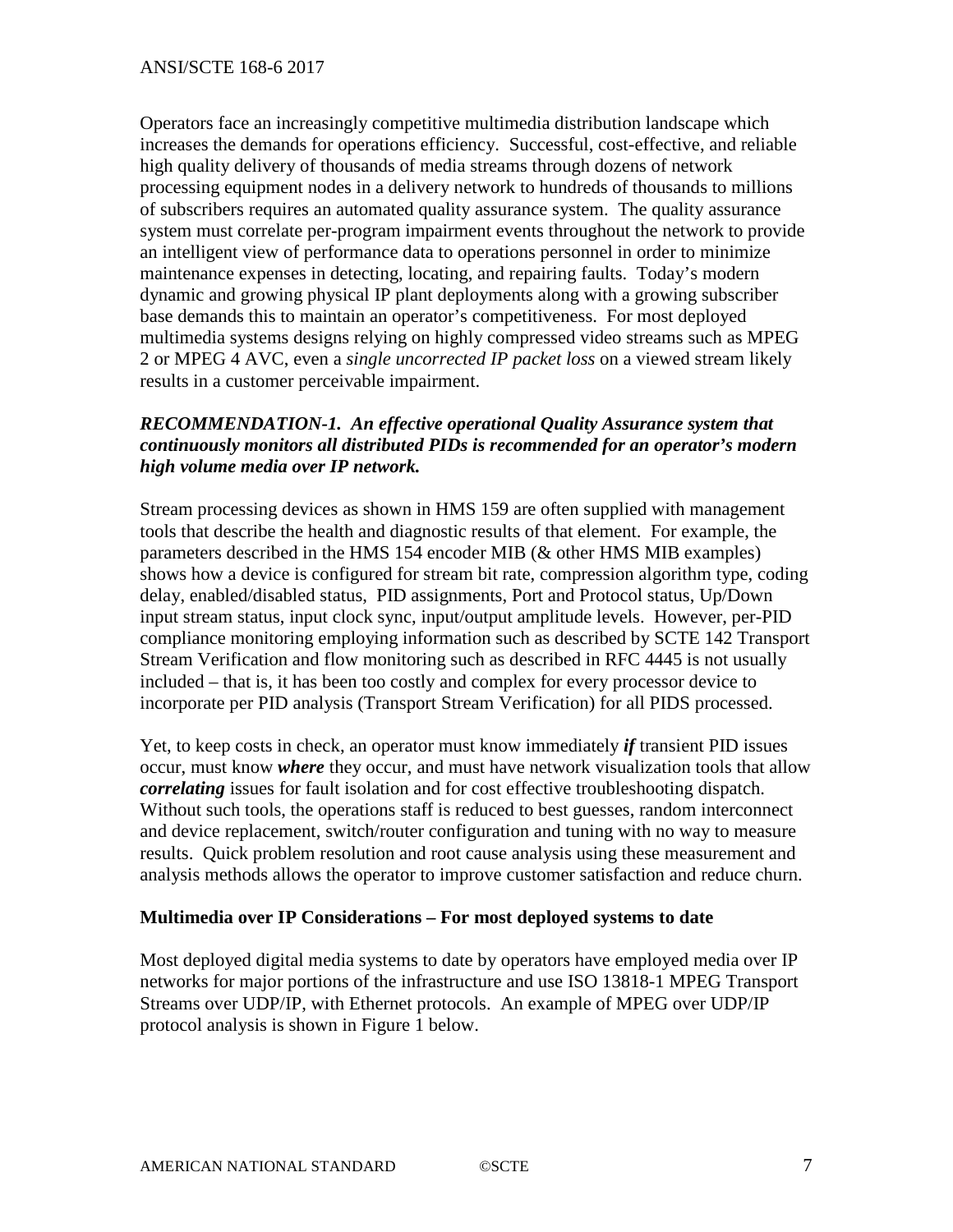

**Figure 1: Media over IP protocol analysis view from the IQTsX tool**

In Figure 1, each colored horizontal line of boxes represent a single IP packet with each box representing a single MPEG Transport Stream packet. The uncolored boxes to the far left shows statistics on the IP packet to its right including, from top to bottom, the ordinal number of the packet in the analyzed file, the RTP payload type and the RTP sequence number (if RTP is used), and the elapsed time since the previous packet was received in seconds. Within each TS packet box, a number of parameters are shown including the PID number to which the packet belongs, the Continuity Counter value, the type of data in the packet, etc.

It can be seen in these few packet captures that the type of data in any given IP packet varies widely. For example, in the first IP packet of the  $2<sup>nd</sup>$  capture, there are no video packets at all – only MPEG-2 NULL packets (labeled as stuffing) and audio where in the last IP packet of the  $1<sup>st</sup>$  capture, there are 6 video packets and 1 audio packet. From the above analysis it can be seen that the effects of a single lost IP packet will vary but will nearly always carry some video since video is, by far, the highest bit rate content and thus occurs most often in the stream. Of course some video packets impact the picture quality more than others and that impact is dependent on the type of pictures and the type of program being carried at that instant.

Since most deployed networks do not prioritize specific packets based on content<sup>[1](#page-7-0)</sup> or handle packets with different content differently, and since any IP packet is expected to carry any mix of video, audio, or control information (PSI/SI tables), a single packet loss might affect video, audio, or the ability of a decoder to make sense of the data being received. *That makes every IP packet important* as even if one or another type of information corruption might be deemed acceptable with low frequency, the current

<span id="page-7-0"></span> $1$  Note that protocol type is typically prioritized in many complex MSO provider networks specifically addressing congestion avoidance and resource allocation during network outages but a given video stream's packets with different content are not prioritized.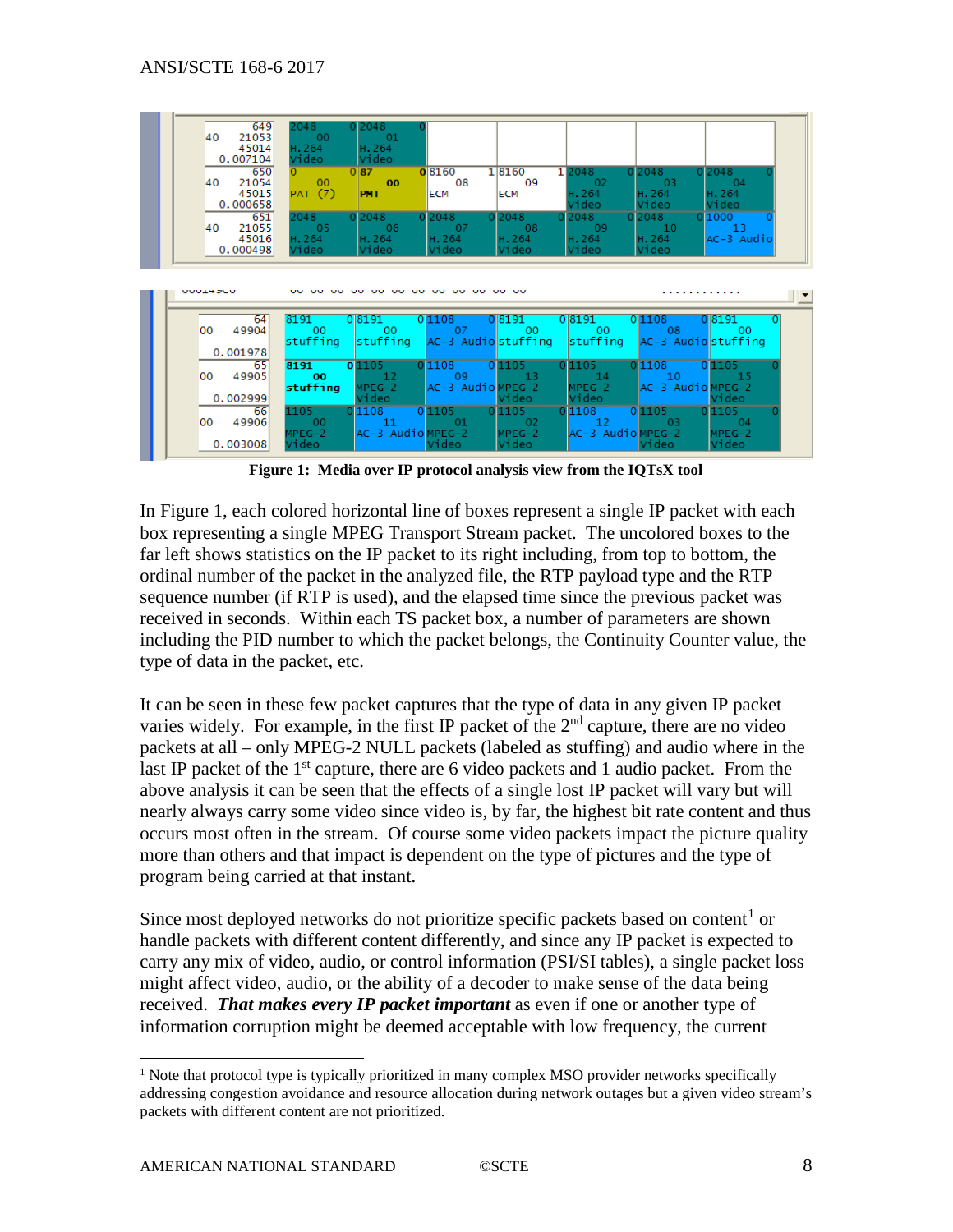popular protocols prevent the network from handling one type of information differently from another since each type of information can be mixed within the same IP packet.

With every packet loss carrying the likelihood for audio and/or video corruption, it is obvious and critical that an operator be able to detect all packet losses on all flows throughout the network and be able to determine when and where such losses occur for quality assessment and fault isolation maintenance. An acceptable IP packet loss magnitude and frequency can be directly related then to how often and how severe subscriber impacts are expected to be tolerated. Some reasonable assessments have recently been published by the DSL Forum in TR-126 based partially on previous work by CableLabs *(see section 4.3 for more details on setting acceptable metric thresholds for the cable environment):*

| <b>Compression Type</b> | <b>Resolution</b> | <b>Max Error</b> | <b>Max # IP Packets</b> |
|-------------------------|-------------------|------------------|-------------------------|
|                         | (bitrate)         | Frequency        | Per single Error        |
| MPEG 2                  | <b>SD</b>         | 1 per Hour       | 7 IP packets            |
| MPEG 2                  | HD                | 1 per 4 Hours    | 27 IP packets           |
| MPEG 4 AVC/VC1          | <b>SD</b>         | 1 per Hour       | 5 IP packets            |
| MPEG 4 AVC/VC1          | HD                | 1 per 4 Hours    | 17 IP packets           |

**DSL Forum Recommended Minimum Transport Layer Performance Parameters for Satisfactory QoE for MPEG-2/MPEG-4 encoded SD/HD TV Services (TR-126)**

With the growing features and complexity of provider network delivery systems that now include VoD, simulcast, Digital Program Insertion (DPI), Switched Digital Video (SDV), along with VoIP and High Speed Data (HSD), maintaining these quality standards is nearly impossible without a continuous improvement feedback system. One method available is a system that continuously measures per-PID quality as determined by selected metrics and can provide trend information to confirm that investments and improvements are yielding the expected results. When impairments do occur, such a system of measurements available across the transport network is needed to be able to locate the source of impairments for corrective action quickly and accurately.

#### **Multimedia over IP Considerations – For some emerging technologies**

There is a growing consideration in Digital Video networks to include Forward Error Correction (FEC) and/or ARQ protocols in network segments carrying video to improve the effective packet error rates. Both these methodologies use additional network bandwidth to correct for packet loss either by reconstructing the missing packet(s) from a repair stream (FEC) or through retransmission of the missing packet(s) upon demand from a receiver (ARQ). These mechanisms may change the recommended target values mentioned above. These mechanisms are not currently common in cable operator networks. Both mechanisms also introduce additional latency in program delivery times.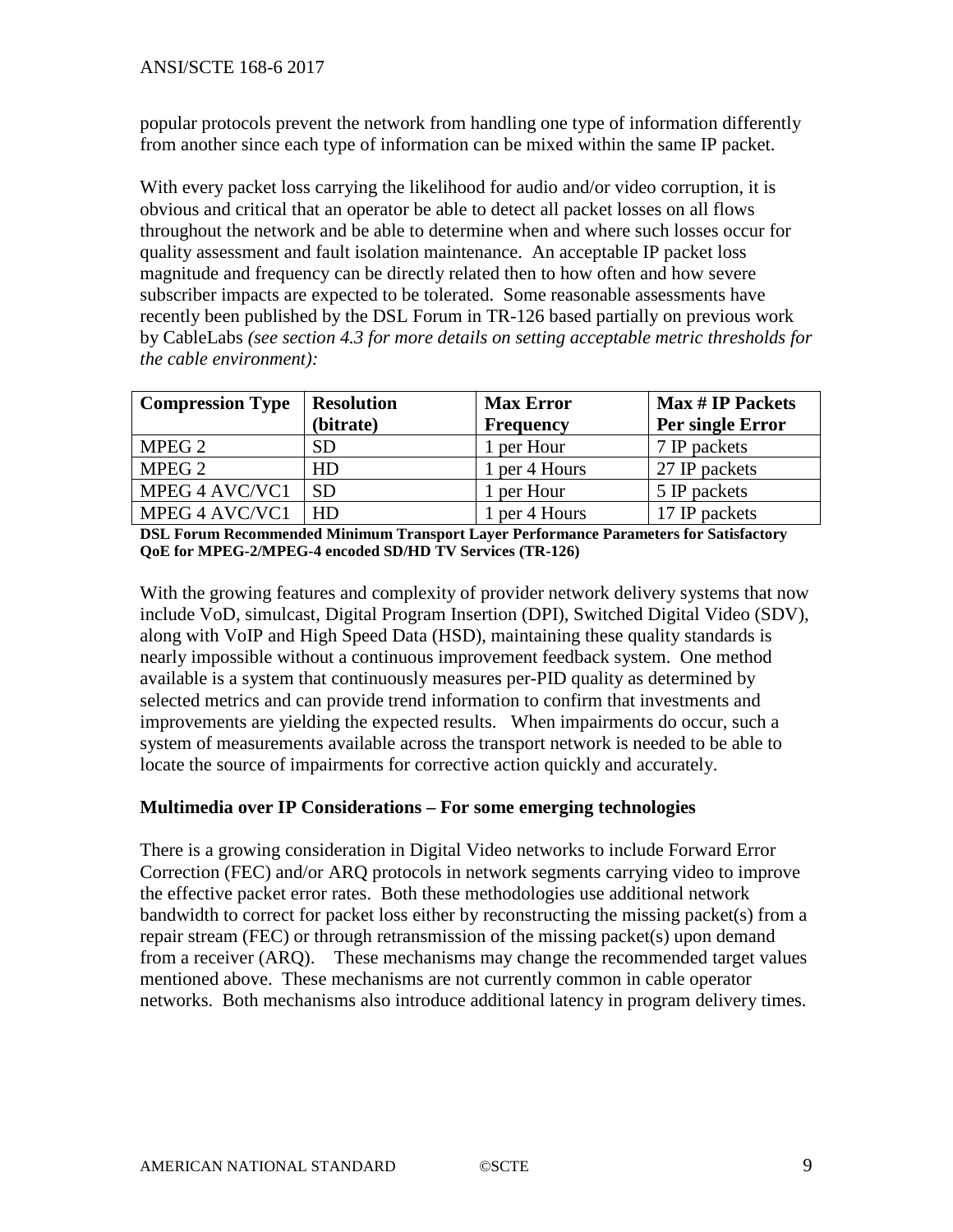### <span id="page-9-0"></span>**5.2. Metrics for Quality of Service and MMM Technical Feasibility**

Experience over several years of operating plants with digital streaming media over IP networks has shown that many types of faults are transient in nature and difficult to localize and troubleshoot with traditional techniques. Today's methodologies include, for instance, a technician directly viewing and listening to one or more programs or using one-time measurement tools and video monitors. This document, on the other hand, identifies monitoring practices that **automatically** examine program flows **continuously** and at multiple locations in the transport network simultaneously to facilitate the identification and location of both transient and persistent impairments. Through the judicious selection and use of optimal metrics at optimal locations, cost and complexity of this approach is kept reasonable and makes this approach feasible.

*RECOMMENDATION-2. To provide a cost effective solution for Multimedia Management and monitoring it is recommended that continuous program monitoring at multiple simultaneous strategic locations be deployed to make possible traditional "divide and conquer" troubleshooting for transient streaming media impairments*.

- For example, if a program is continuously monitored at the Head End (metro, regional, or national), within the IP transport network, and at a Hub site as it enters the HFC network, any transient impairment can be detected whenever and wherever it occurs.
- By examining the timestamps of logged impairments at each of the monitoring locations, it is possible to determine the most upstream location of the impairment -- the impairment origin -- for purposes of assigning the correct technical resources to the correct location for detailed troubleshooting.
- The resolution, or ability of this approach to locate a particular fault location, depends on how many distribution system demarcations are simultaneously monitored. While more locations will expedite locating a fault, this will require more capital investment.

This document makes recommendations on key demarcations that *should* be continuously monitored to locate a fault to a building location and includes *minimum recommendations* for configurations and systems where capital investment is particularly constrained.

Figure 2 illustrates a simplified end-to-end monitoring system with demarcation examples at the Head End, IP Transport cloud, Hub Site, and HFC network. The vertical bars indicate stream monitoring locations while the dotted vertical lines show Head End, IP core, and Hub site demarcations. By continuously monitoring each program simultaneously at multiple downstream locations, an impairment can quickly be detected and its location determined. By selecting the appropriate metrics at each location, cost and complexity can be minimized.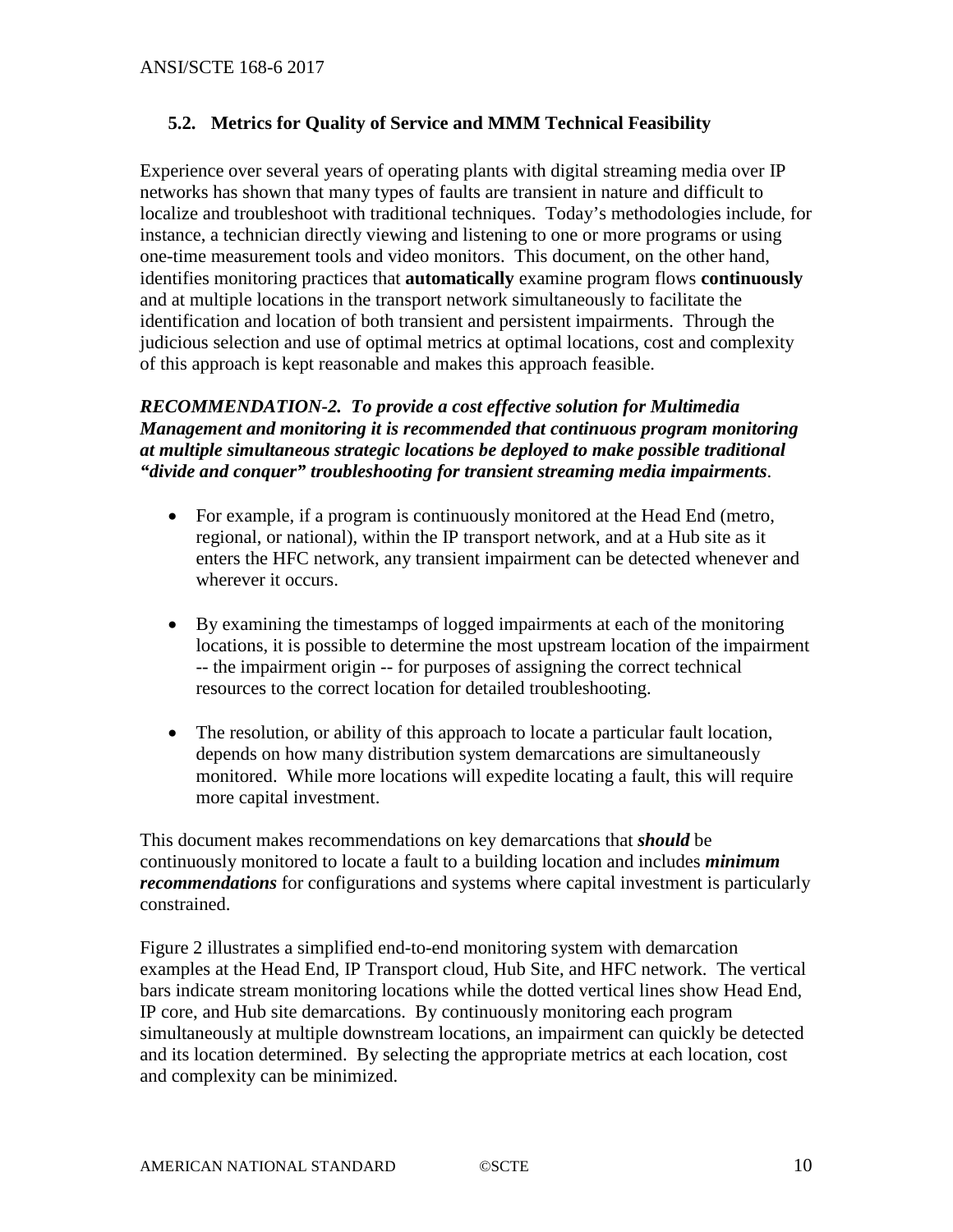

**Figure 2: Distributed Simultaneous Program Monitoring**

*RECOMMENDATION-3. To provide a cost effective solution for Multimedia Management and monitoring it is recommended that the particular set of parameters that might have been affected since the previous upstream monitoring location be measured and correlated. Supplementary metrics may also be necessary to gain sufficient information about an issue for precise fault location and repair.*

That is, if there are two measurement locations deployed, say at the input to a layer 2/ switch/router and at the output of a switch/router, the stream parameters of interest to measure are packet loss and jitter; namely, the stream parameters that can be affected by the device(s) between the measurement points. It would be redundant and unnecessary to measure the SCTE 142 Transport Stream Verification parameters since the payload is not modified by the switch/router. Likewise, if, for example, the two measurement points are widely separated across the distribution network at, say, the MPEG Encoder in the Head End and the QAM Modulator at a Hub Site, and devices such as multiplexers, rate shapers, DPI devices, etc. that do modify the Transport Stream are intervening, then all protocol encapsulation layers including SCTE 142 and IP metrics should be monitored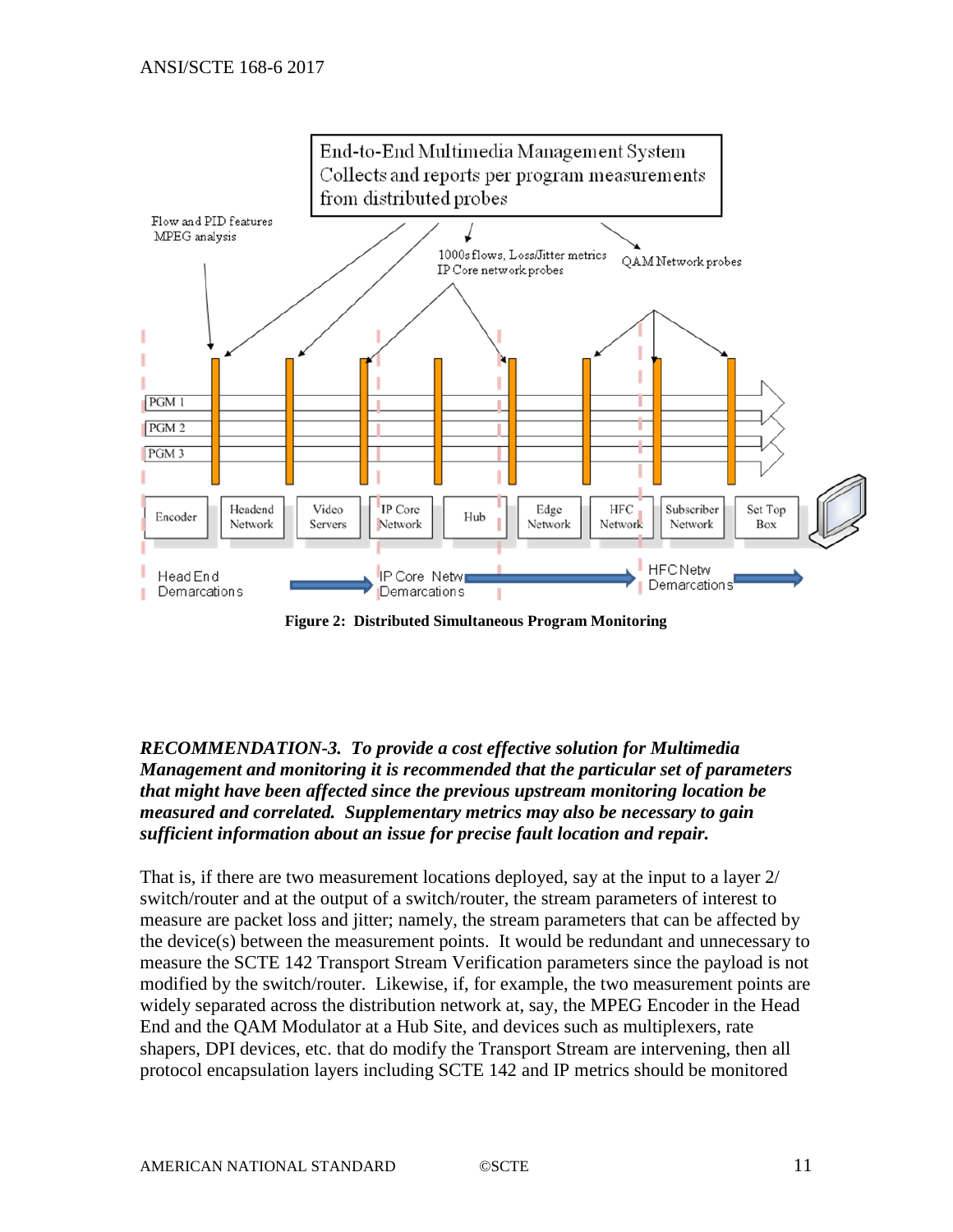though repeated content analysis is not required. For more details on which metrics to measure and where they should be measured, see other documents from the MMM series.

Note that there are a number of variables which may affect a subscriber's perception of MSO delivered quality such as the subscriber's own TV, viewing environment, program content, program ordering experience, etc. These are out of scope for this HMS MMM document.

Note also that this strategy for problem detection and localization works in many situations, supplementary monitoring metrics may also be needed to gain sufficient information about an issue for precise location and repair.

# <span id="page-11-0"></span>**6. Integrated and Independent Monitoring – Definitions and Recommendations**

Most modern digital multimedia monitoring strategies employ both *integrated* and *independent* quality and service assurance systems. An *integrated* monitoring system is one that is a component part of a service-providing equipment system such as the monitoring provided internally by an IP switch/router or group of switch/routers and their management system (Element Management System (EMS), a VoD server and its accompanying management system, a QAM modulator or group of QAM modulators and their accompanying management system, etc. An *independent, or dedicated* monitoring system is a component or system that is generally separate from service-providing equipment and is typically dedicated to quality, service assurance, and troubleshooting missions. An example of an independent monitoring system is a probe or analyzer used to measure a stream, possibly alarm if the measurement exceeds an acceptable value, possibly trigger and capture a fault condition for purposes of further analysis and troubleshooting, etc.

Both independent and integrated monitoring systems are often provided as a complete system with distributed measuring devices separate from the user's GUI platform. Both types can offer facilities to export measurement results through a Northbound interface (typically SNMP or XML based). When the export facilities are defined as standard MIBs that a standardized OSS/BSS management platform interacts with, the communication protocols are likewise often standardized.

# <span id="page-11-1"></span>**7. Reliability and Availability**

The growing trend by providers toward deploying system redundancy to achieve high service availability should apply to quality and service assurance systems as well.

*RECOMMENDATION-4. It is recommended that for redundant service networkbased components such as two switch/routers, each interfacing to a redundant core transport system (1+1 protected) and redundant downstream distribution system, the*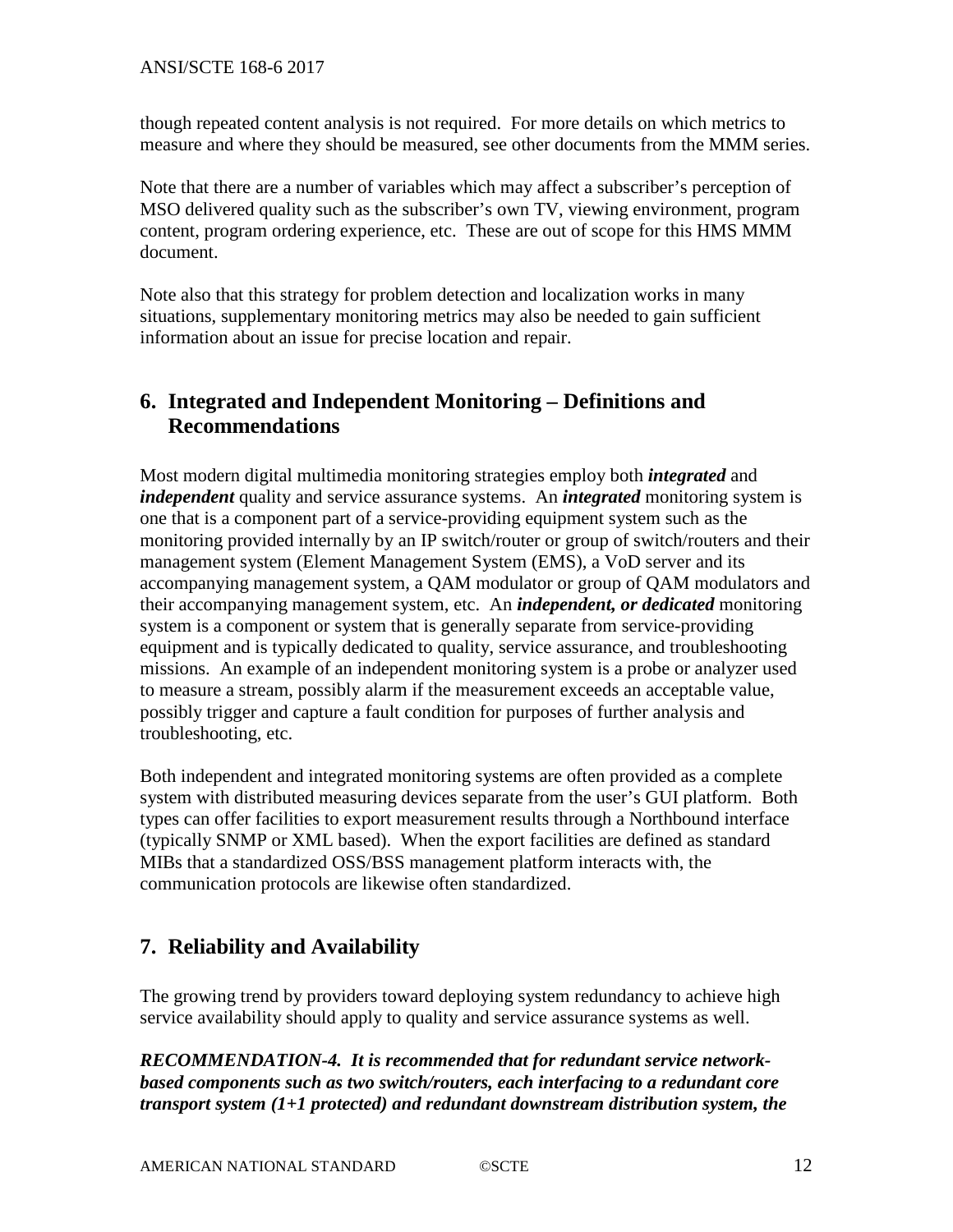#### *monitoring system should likewise be redundant and be connected such that monitoring can be sustained in the event of any single failure or during scheduled maintenance.*





**Figure 3: Redundant Connection to Core Transport System with Monitoring**

*RECOMMENDATION-5. It is recommended that the monitoring equipment be powered with the same strategy as the local service providing equipment such as DC power, UPS backed AC, etc.*

# <span id="page-12-0"></span>**8. Recommendations for Quality and Service Assurance Data Acquisition**

Per the HMS 159 diagram below, the modern cable plant employs a number of stream processing components in a head end to STB flow such as the MPEG encoder, Multiplexer, Groomer, Ad Splicer, Bulk-Encryptor, SDV-servers, QAM modulators, and STB as well as IP and RF distribution as shown in the example below. Each processor, interconnection, and distribution system can potentially introduce faults which are then propagated downstream to the subscriber. Managing such a complex delivery system is greatly facilitated by providing system performance information on each processor and interconnection system giving the operator observability to detect and locate faults when they occur.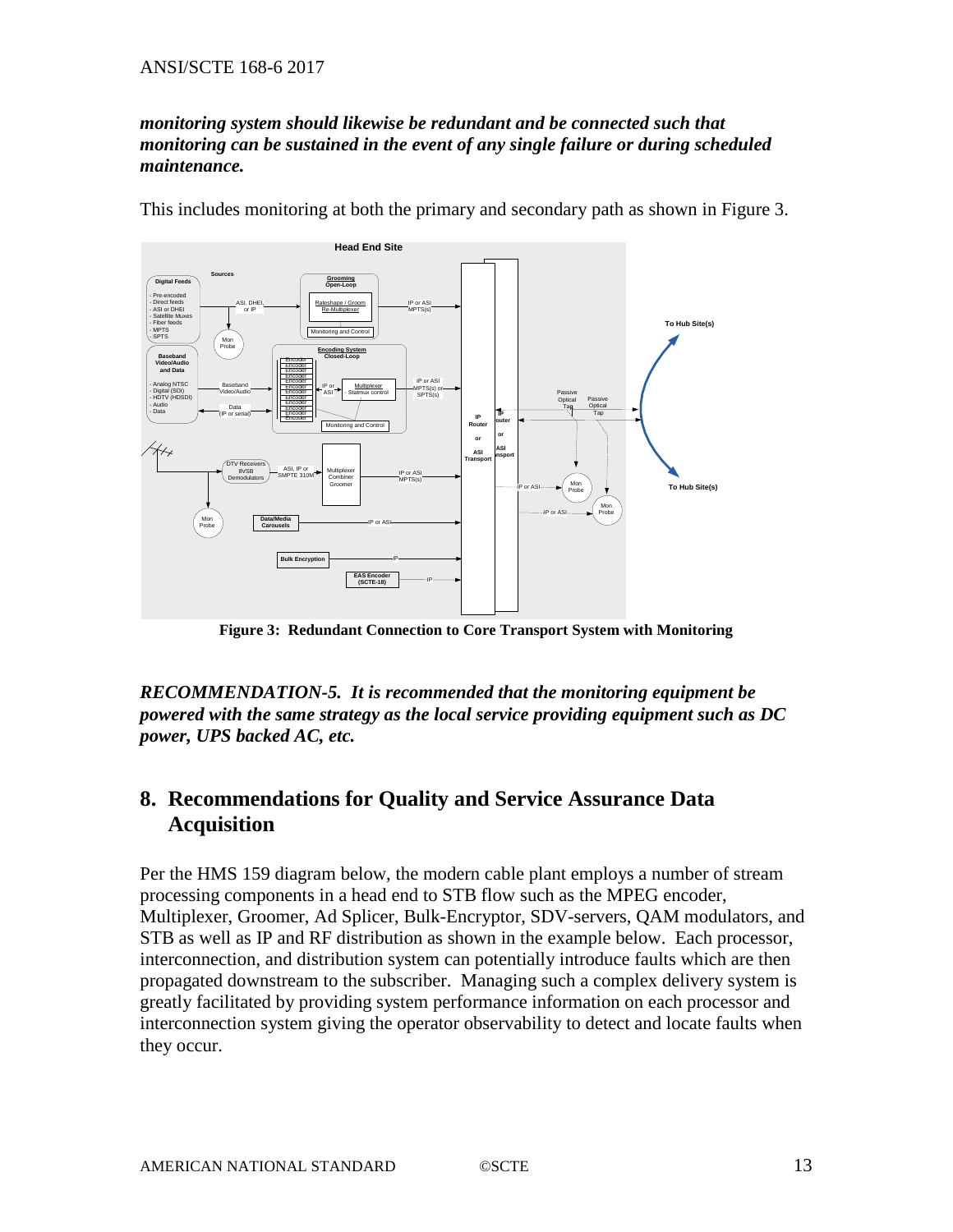- Video and audio are typically compressed and encapsulated for ingest into the IP transport system. These functions may be part of a headend ingest facility, a Video on Demand server farm, a contribution feed or a local ad insertion site. Other media source locations can also be envisioned.
- Multiple video/audio sources such as off-air encoders, video servers, etc. are aggregated at an edge switch or router. This stage typically results in a multistream aggregate data flow available for forwarding downstream over a geographic region for redundancy and connectivity.
- One or more edge devices then forward streams to individual stream consumers via edge equipment such as but not limited to QAM modulators, or DOCSISbased QAM delivery, and FTTx technology. In some cases the edge switch/routers may directly forward streams to the stream consumers via Ethernet or other layer 2 protocols.



### <span id="page-13-0"></span>**8.1. Selecting Stream Metrics and Measurement Locations**

*RECOMMENDATION-6. It is recommended that, at least sufficient continuous program monitoring and measurement locations be deployed to make possible impairment isolation to a facility location. More monitoring locations can optionally be deployed to locate an impairment to a particular delivery subsystem.*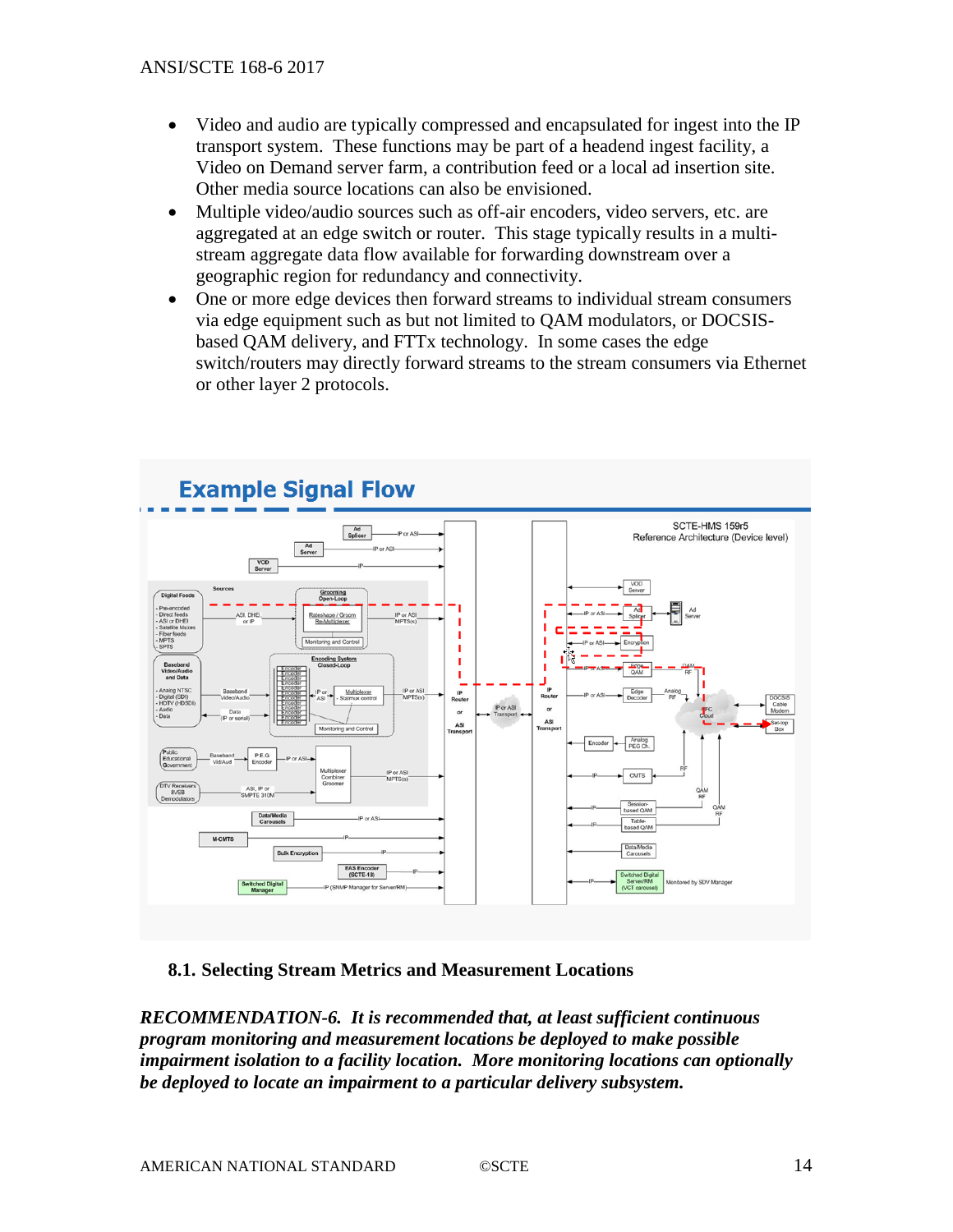By providing sufficient stream measurement locations on its end-to-end path, it is possible to detect and locate impairments introduced by the various processors whether or not the processor's self diagnostics detect an impairment. Choosing the number of measurement locations is a tradeoff exercise involving location resolution vs. cost. By adding more live locations, a fault can be located more quickly and with more resolution using the traditional troubleshooting technique of "divide and conquer." For an extreme example, with every processing device monitored at both its input and output, it can be determined that if a stream has no impairments entering a processor element and has impairments leaving the processor element, then the fault is located to that piece of equipment. It is recommended that, at least, sufficient measurement locations be deployed to identify an impairment to a building location such as a head end, hub site, distribution node, etc. This can be accomplished by deploying monitoring equipment at the outputs of each physical location. Examples are shown in the sections below.

## <span id="page-14-0"></span>**8.1.1. Selecting Monitor Probe Locations at a Head End**

The primary objectives of deploying monitoring technology at the Head End is to detect faults and determine whether the fault originated within the Head End site to facilitate troubleshooting. Programs transmitted from a Head End are of particularly high value as they most often feed multiple downstream hub sites and impairments therefore affect more subscribers than downstream distribution sites. Thus it is particularly important that impairments originating at this location be quickly detected and repaired.

### *RECOMMENDATION-7. Because of the programs' high value at the egress from a Head End, it is recommended that all transmitted programs be continuously monitored close to the outputs of the site*. *Head End monitoring should include metrics specified in SCTE-142.*

As shown in Figure 4 and described above, stream access can be accomplished with a passive optical tap or switch/router SPAN or Mirror port. The monitor(s) should have adequate stream capacity to accomplish the continuous monitoring (all transmitted packets) of all programs for all the recommended metrics in this document series. .

For Head End sites using a star interconnect architecture where multiple Hub sites are directly fed with separate dedicated links from the Head End, it may be desirable to utilize one or a small number of monitor probes connected to the Head End's output router(s) via SPAN/Mirror port(s) rather than a larger number of individual Passive Optical Taps.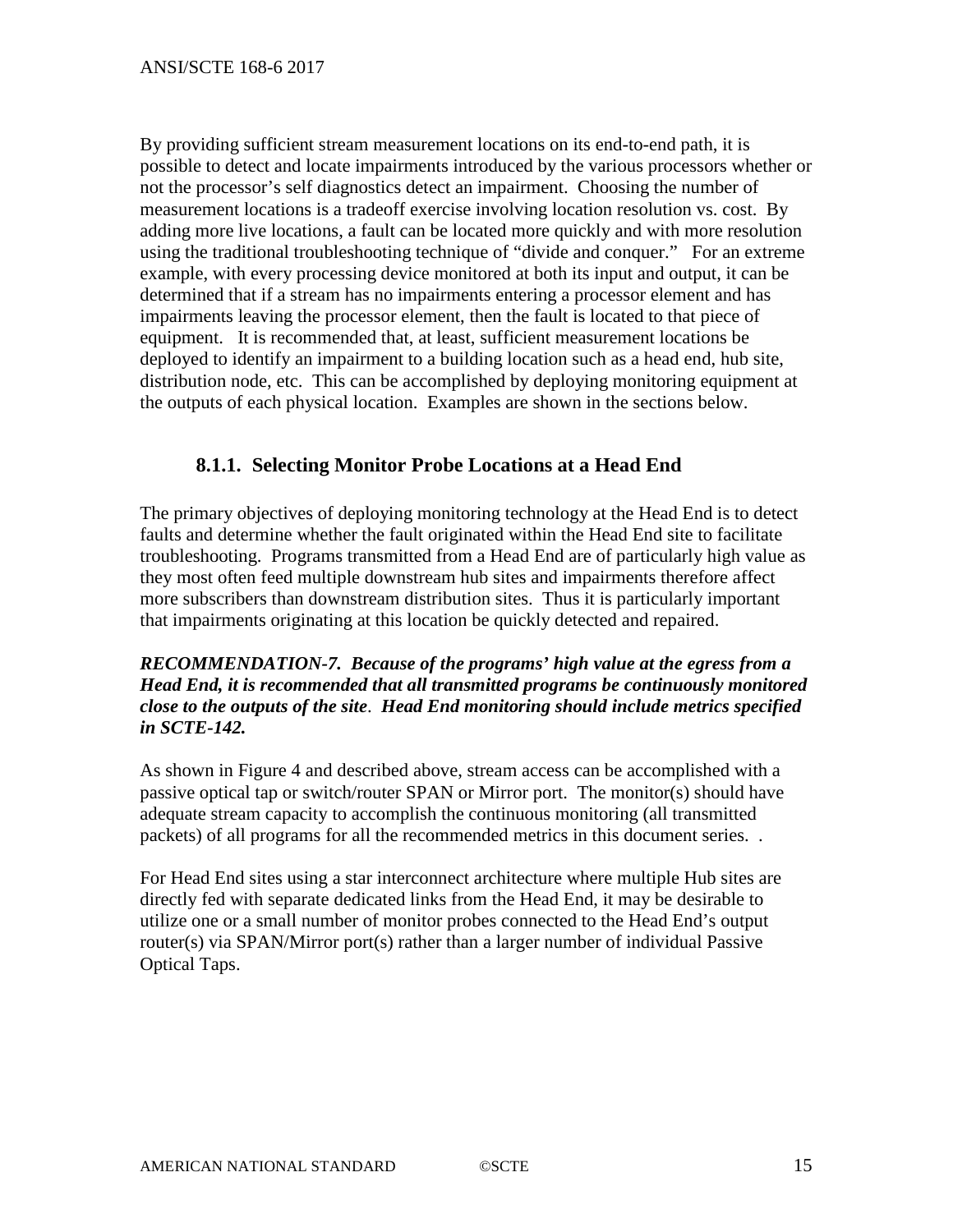

### *RECOMMENDATION-8. It is recommended that all program inputs to the Head End Site be continuously monitored including both digital and off-air feeds.*

Combined with egress monitoring, this will provide sufficient information to determine if Head End assets caused an impairment or the program as received was impaired – rapid fault isolation requires both monitoring locations for all programs.

To assure program availability to the rest of the network, the Hub Site is often connected to downstream locations via redundant paths. These multiple paths may continuously share the traffic loads or be configured in a Primary/Backup configuration.

### *RECOMMENDATION-9. For redundant connections to downstream locations, it is recommended that all redundant paths be continuously monitored.*

If configured to share the traffic loads then all paths will need to be monitored to satisfy the requirement for continuous program monitoring. If configured for Primary/Backup connections then continuous monitoring of the backup path is recommended to assure that the backup path is error free if needed due to a failure of the primary path.

*RECOMMENDATION-10. If the recommended monitoring points are not possible at a Head End location for financial or other available resource constraints, the minimum recommended configuration is continuous program monitoring at the primary egress.*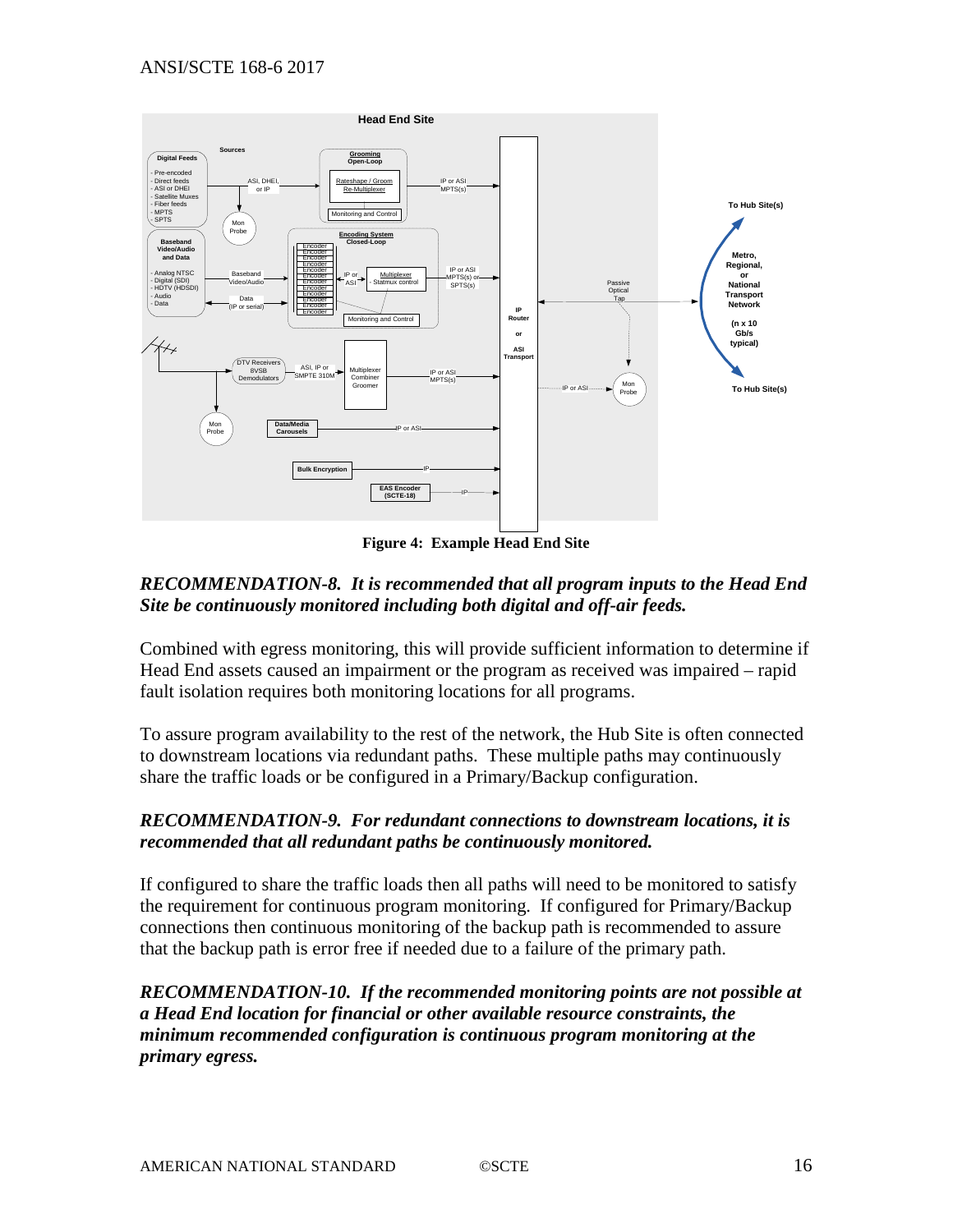## **8.1.2. Selecting Monitor Probe Locations at Hub Sites**

<span id="page-16-0"></span>The primary objectives of deploying monitoring technology at a Hub site is to detect faults and determine whether the fault originated within that Hub site in order to facilitate troubleshooting. While Hub sites typically do not transmit to as many downstream locations as a Head End they do typically serve many nodes and thus many subscribers also making the programs at Hub sites high value. Since the egress technology is typically HFC and requires a tuner to detect and monitor an RF channel, the recommendation at this point in the network is for the monitor to scan the transmitted channels. It is recommended that all transmitted channels be monitored within the HFC network at the output node(s) of the hub site such that all programs are examined within a maximum delay of 15 minutes. Note that visualization tools (remote) can also be used here that allow the technician to view the real time stream quality. Access to the HFC network is available via a node's combining network.

*RECOMMENDATION-11. The monitor(s) should have adequate stream capacity to accomplish the monitoring of all programs for all the metrics recommended by the this document series with a frequency of at least every 15 minutes.*

*RECOMMENDATION-12. The monitor(s) should have the ability to archive the data to network-based storage repositories allowing historical trending of the traffic.*

*RECOMMENDATION-13. The monitors should have a time synchronization capability such as Network Time Protocol (NTP) or other means to assure that all measurement locations can successfully timestamp monitored events such that all measurement points within a network maintain a local reference clock which matches all other local reference clocks within 1 second. This facilitates correlating measurements at different locations in the network.*

Hub sites often include significant and complex stream processing equipment. It should be noted that it can be advantageous to monitor all programs at additional locations within a Hub Site beyond those recommended in each section below in order to be able to identify an impairment location with greater precision (as discussed in section 1.3) if capital resources permit. This is facilitated by common modern architectures where programs enter the same switch/router repeatedly as they are being encrypted, Ad spliced, rate shaped, multiplexed, etc. A given program both pre and post ad spliced is readily accessible by a monitor from a single connection point for example.

# **8.1.2.1. Selecting Monitor Probe Locations at Hub Sites with Unidirectional Program Flows and a Single Node Group**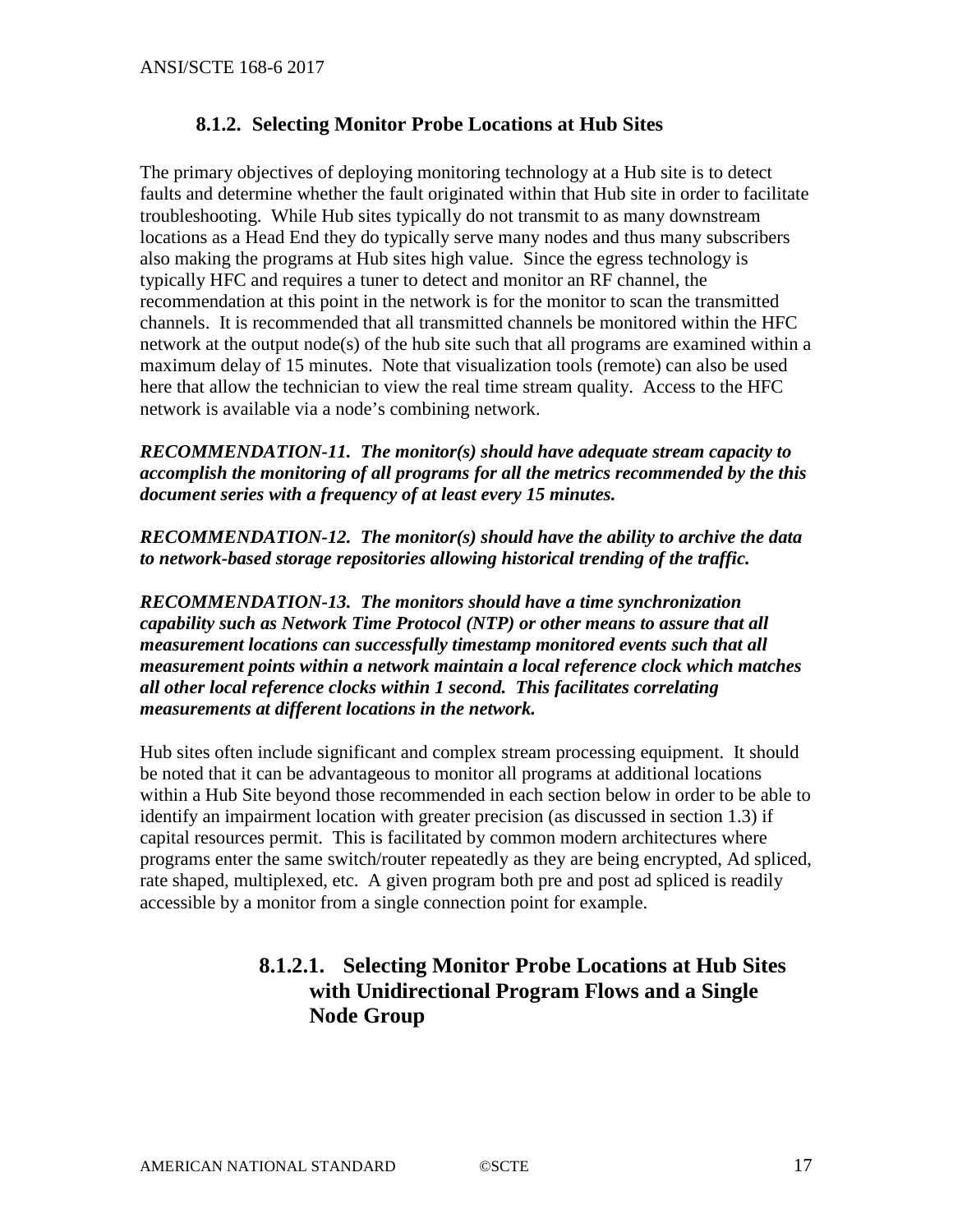

**Figure 5: Example Hub Site with Unidirectional Program Flows and Single Node Group**

As shown in Figure 5, the Hub site in this section only receives programs from the regional or national transport network (unidirectional program flow) and does not originate programs for transmission to this network. This type of Hub site may have media processing devices such as Digital Program Insertion splicers, VoD servers, encryption devices, QAM Modulators, SDV assets, etc.

*RECOMMENDATION-14. It is recommended that all ingress programs at a Hub site from the regional transport network be continuously monitored using one of the recommended methods for stream access.* 

*RECOMMENDATION-15. For Hub site configurations with redundant connections to a metro, regional or national transport network, it is recommended that both ingress paths be continuously monitored.*

*RECOMMENDATION-16. If the recommended monitoring points are not possible at a Hub site for financial or other available resource constraints, the minimum*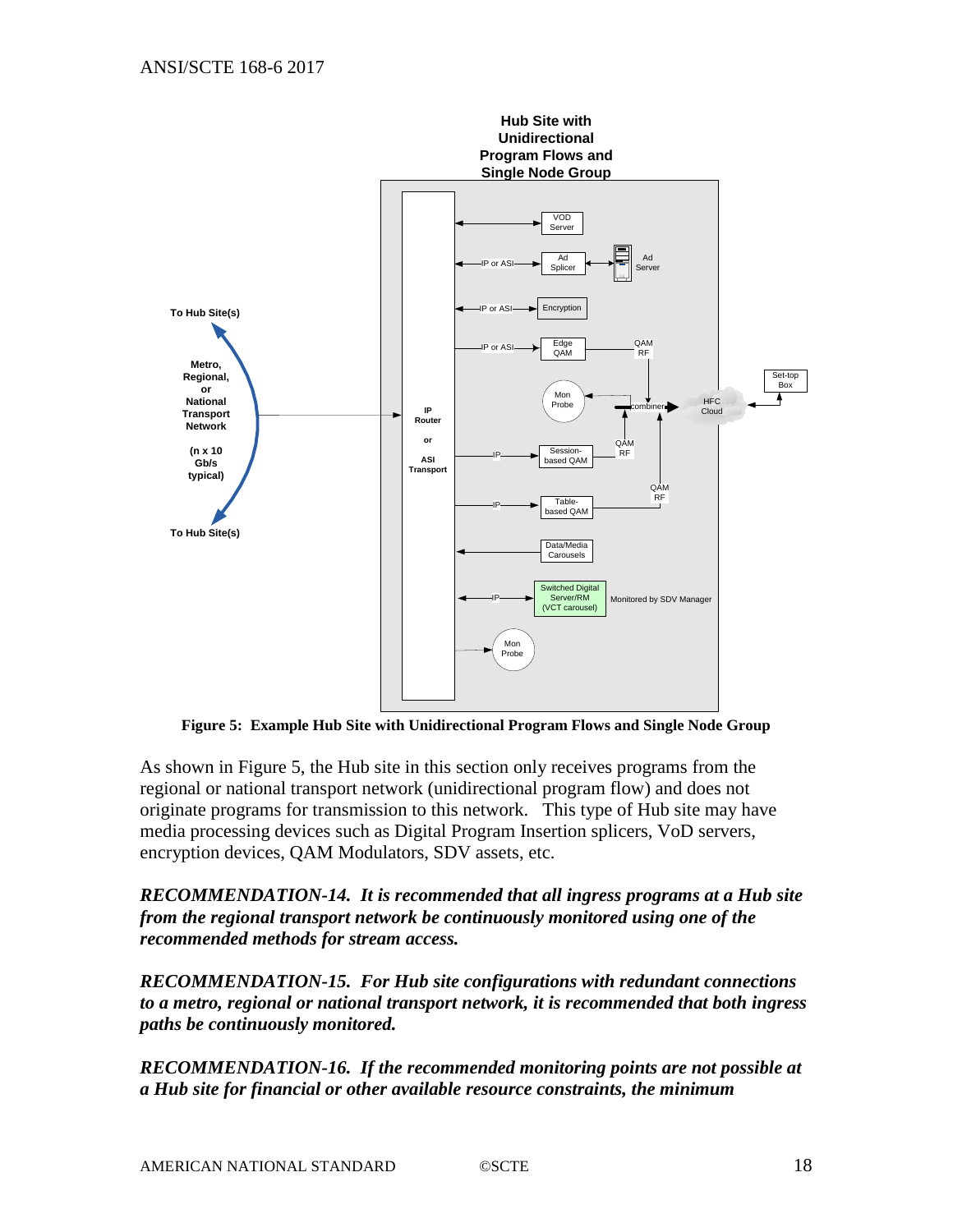*recommended configuration is continuous program monitoring at the primary egress (typically the HFC network.) For the HFC egress, it is recommended for the monitor to scan the transmitted channels. It is recommended that all transmitted channels be monitored within the HFC network at the output node(s) of the hub site such that all channels are examined within a maximum delay of 15 minutes.*

# **8.1.2.2. Selecting Monitor Probe Locations at Hub Sites with Bidirectional Program Flows and a Single Node Group**



**Figure 6: Example Hub Site with Bidirectional Program Flows and Single Node Group**

As shown in Figure 6, the Hub site in this section both receives programs from the regional or national transport network and originates and forwards programs to the same transport network for distribution (bidirectional program flow). An example of such programs would be local off-air channels received at this site and forwarded to other Hub sites and/or VoD programs. This type of Hub site may have media processing devices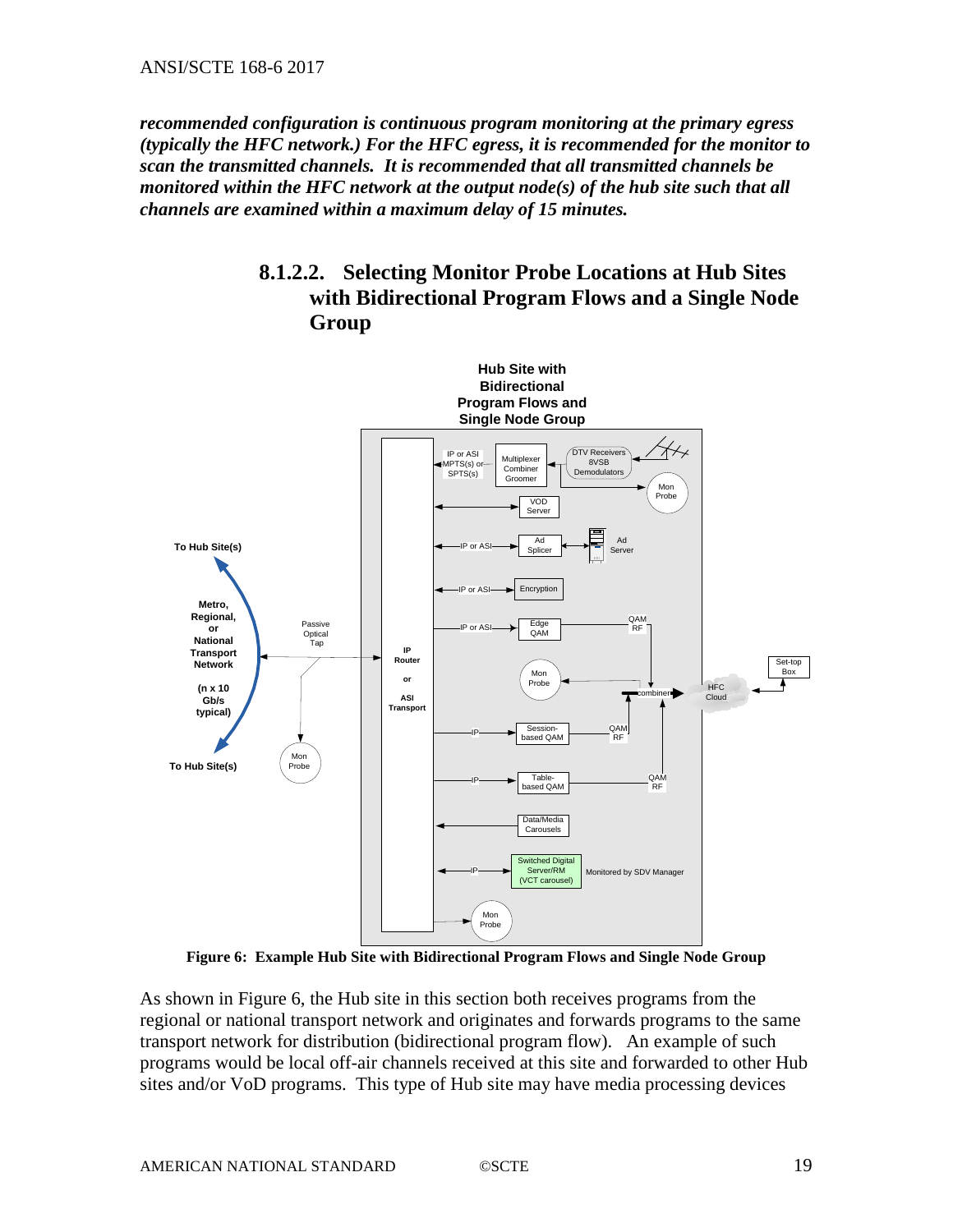ANSI/SCTE 168-6 2017

such as Digital Program Insertion splicers, VoD servers, encryption devices, QAM Modulators, SDV assets, etc.

*RECOMMENDATION-17. For Hub sites that both receive from and originate programs to a Metro, Regional, or National transport network, it is recommended that all ingress programs from the transport network be continuously monitored using one of the recommended methods for stream access. For configurations with redundant connections to a regional or national transport network, it is recommended that both ingress paths be continuously monitored. It is also recommended that all transmitted programs to the transport network be continuously monitored. For the HFC egress, it is recommended for the monitor to scan the transmitted channels. It is recommended that all transmitted channels be monitored within the HFC network at the output node(s) of the hub site such that all channels are examined within a maximum delay of 15 minutes. These recommendations are also the minimum recommended monitoring configurations.* 

# **8.1.2.3. Selecting Monitor Probe Locations at Hub Sites with Bidirectional Program Flows and Multiple Node Groups**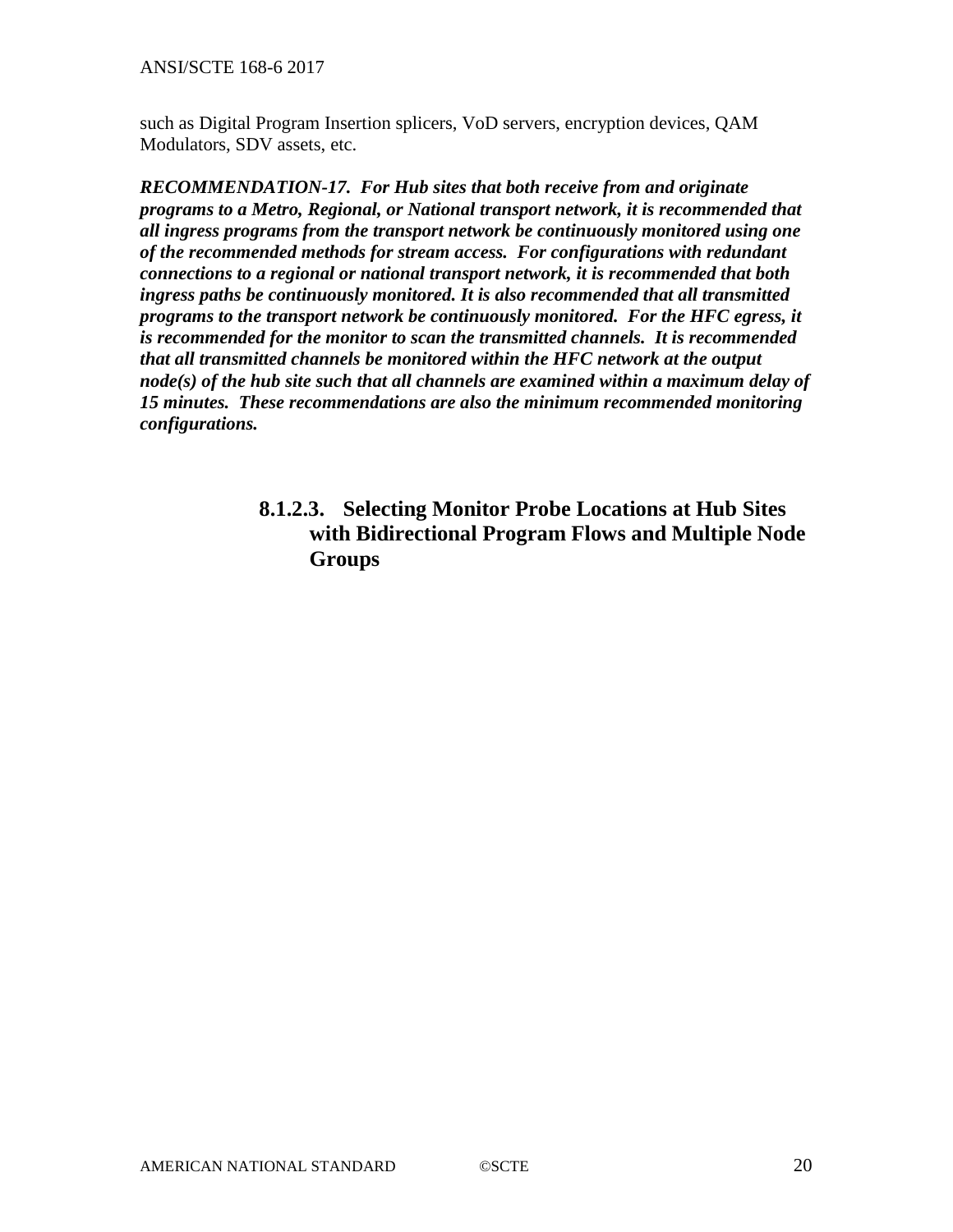

**Figure 7: Example Hub Site with Bidirectional Program Flows and Multiple Node Groups**

As shown in Figure 7, the Hub site in this section both receives programs from the regional or national transport network and originates and forwards programs to the same transport network for distribution (bidirectional program flow). An example of such programs would be local off-air channels received at this site and forwarded to other Hub sites and/or VoD programs. This type of Hub site may have media processing devices such as Digital Program Insertion splicers, VoD servers, encryption devices, QAM Modulators, SDV assets, etc. Since this Hub site feeds multiple downstream nodes typically consisting of separate ad zones, separate monitors for each node may be required.

Recommendation #17 described above applies for this Hub site configuration also.

#### <span id="page-20-0"></span>**8.2. Stream Acquisition Methods**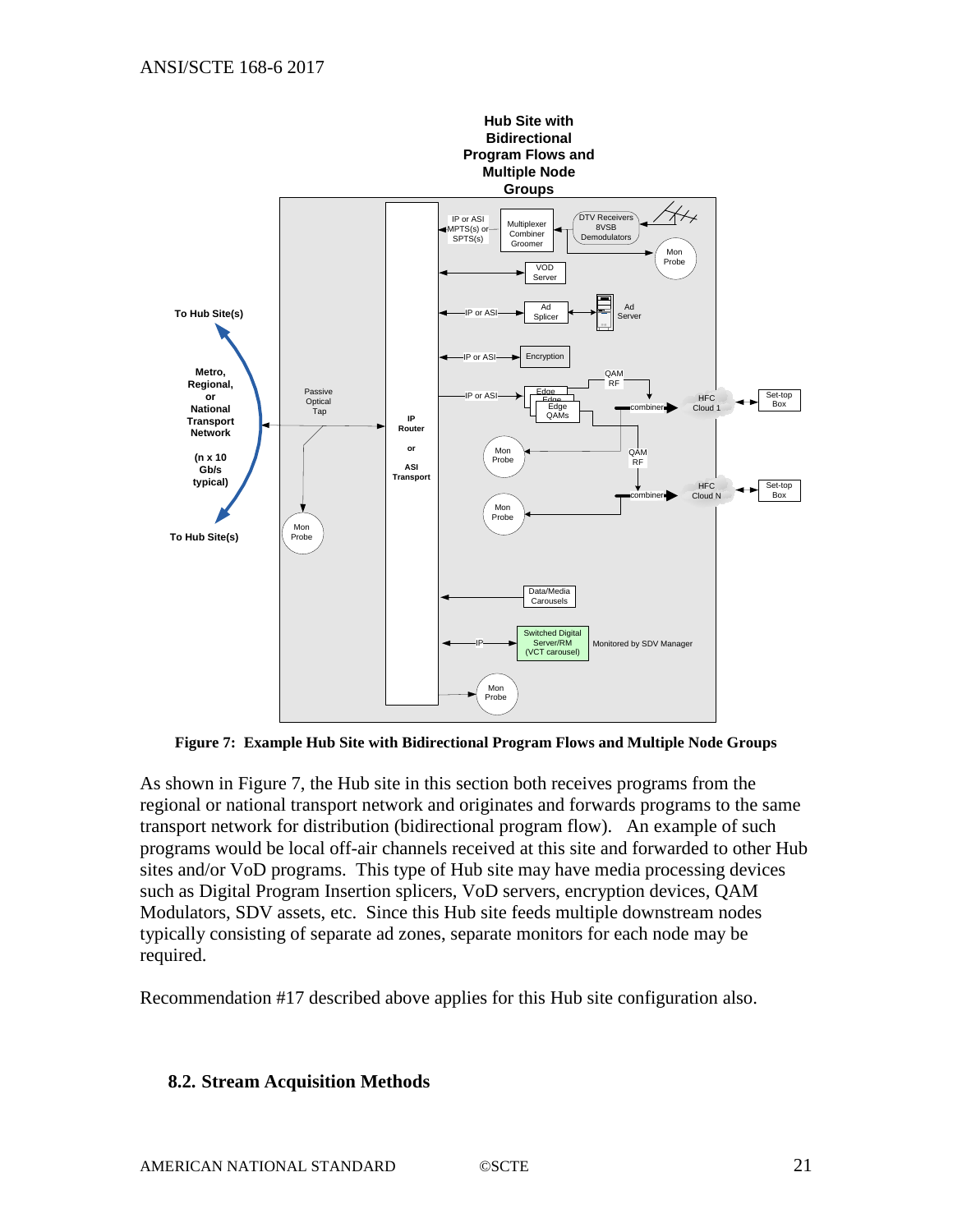For *integrated* measurement systems, gaining access to streams for monitoring purposes is straightforward since the streams are already being processed within that equipment. No additional considerations are necessary for acquiring these streams for MMM. Equipment such as encoders, multiplexers, ad inserter, switches, and routers are some examples of gear with the potential for integrating the monitoring measurements needed for MMM.

*RECOMMENDATION-18. For independent monitoring systems, the recommended methods for directing streams to a probe for monitoring and troubleshooting purposes include: Switch/Router SPAN/Mirror Port(s), Passive Optical Splitter, or Active IGMP Join of Multicast flows.*

#### **OPTION 1: USING A SPAN/MIRROR PORT TO MIRROR LIVE TRAFFIC**

Many switch and router products provide an option to copy or SPAN the traffic appearing on a port to a selected output port on command. This feature can be used to make available a set of traffic flows to monitoring equipment if a switch/router port is available. This approach, like the Optical Splitter covered in Option 2, does not adversely affect the performance or reliability of the network and can be reconfigured as needed on demand for troubleshooting should the need arise. Reconfiguration would support routing streams sequentially from any number of switch input ports to a probe. Often there are limits as to the number of SPAN sessions that may be configured simultaneously per switch. This means that the number of probes that can be used per switch when using the SPAN port access methodology will depend on the number of SPAN sessions the switch/router can simultaneously support.

#### **SPAN Overview**

SPAN mirrors traffic from one or more source interfaces on any VLAN or L3 port, or from one or more VLANs to a destination interface for analysis. In figure 7, all traffic on Ethernet interface 5 (the source interface) is mirrored to Ethernet interface 10. A probe on Ethernet port 10 receives all network traffic from Ethernet port 5 without being physically attached to it.

For SPAN configuration, the source and destination interfaces must be on the same switch.

**Overview of SPAN**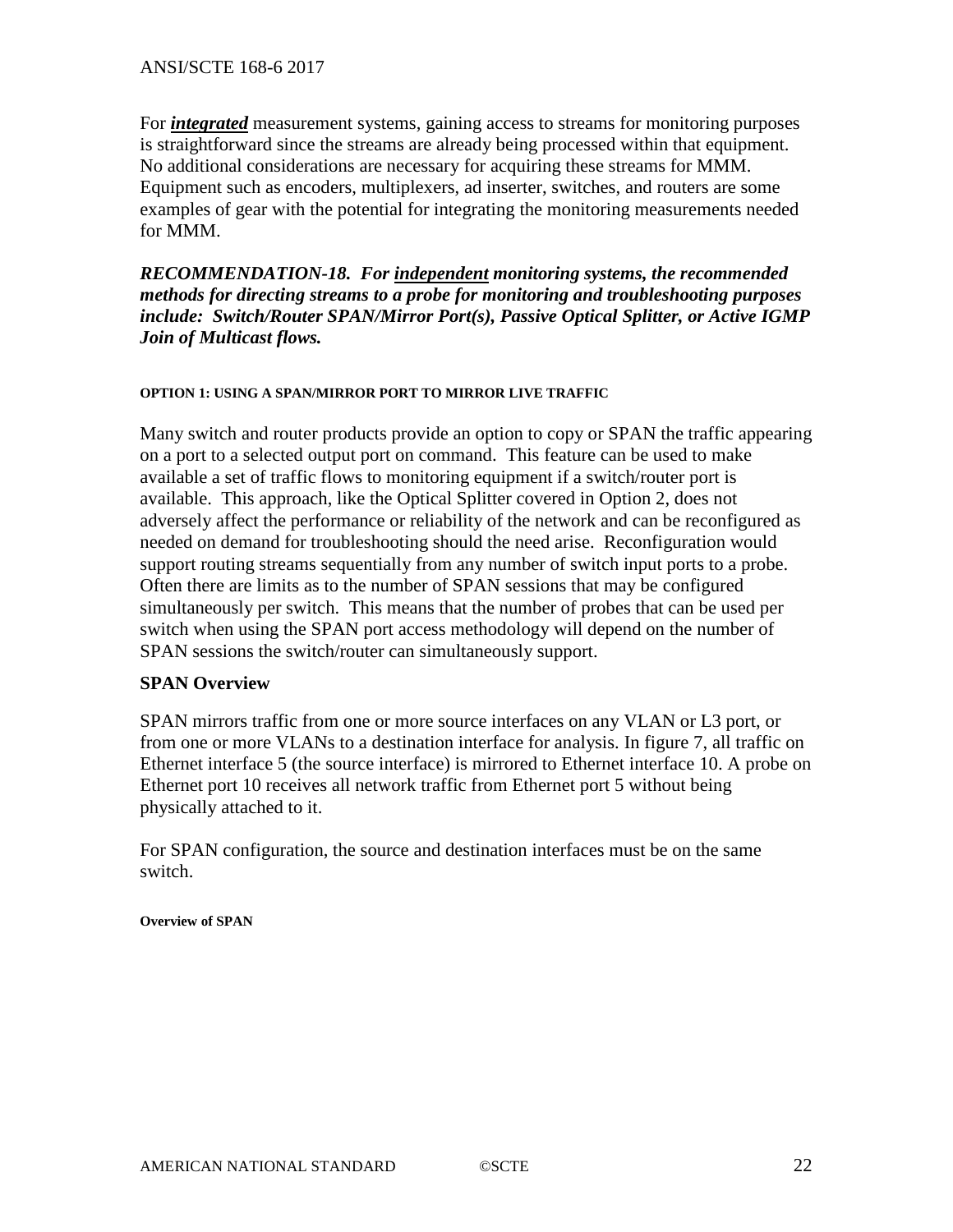

**Figure 8 Example of SPAN Configuration**

#### **SPAN configuration guidelines and considerations**

Follow these guidelines and considerations when configuring SPAN:

- Use a probe to monitor interfaces.
- Consider the limits of a selected switch/router with respect to VLANs within a SPAN session.
- Consider the limits of trunk interfaces such as 802.3ad with respect to a SPAN session. Trunk interfaces sometimes cannot be SPAN source and/or destination interfaces.
- Consider whether it is desired to specify a type of traffic from a source interface such as Transmit only, Receive only, or both.
- Consider bandwidth and VLAN limits of destination ports if specifying multiple SPAN source interfaces for a single destination port.
- Consider that a SPAN destination interface usually does not receive ingress traffic.
- Consider that SPAN destination ports do not participate in any spanning tree instance. SPAN destination may include BPDUs in the monitored traffic, so any BPDUs seen on the SPAN destination are from the SPAN source.

#### **Configuring a SPAN source**

To configure the source for a SPAN/Mirror session, consult the switch/router manufacturer's directions.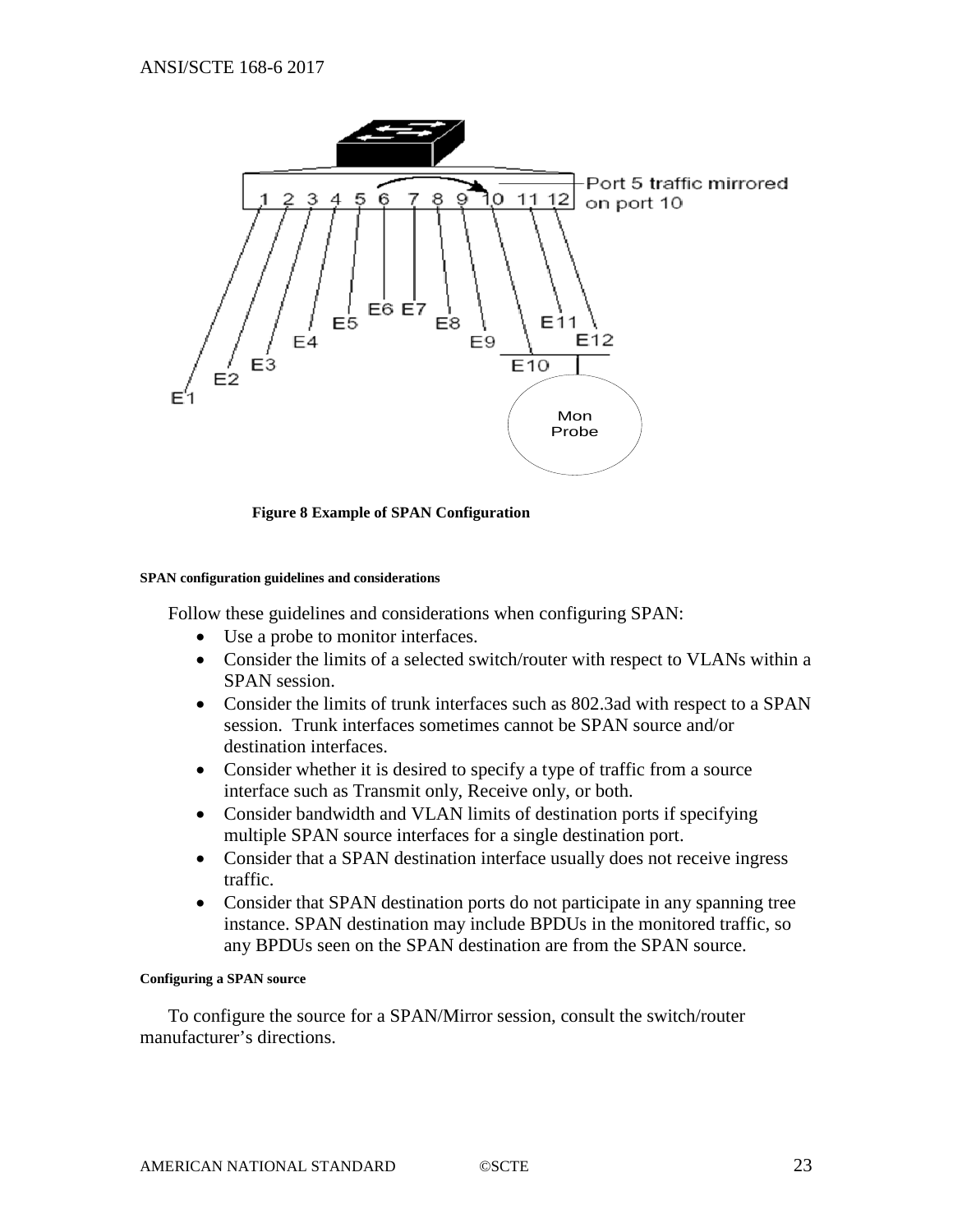#### ANSI/SCTE 168-6 2017

#### **OPTION 2: OPTICAL SPLITTER**

If the network infrastructure components are connected using optical fibers, passive optical splitters can be inserted at strategic network locations such as at the output of servers, the inputs and outputs of key switch/router components, and at high-speed uplink aggregation points. Such passive splitters are available for both multimode and single mode fiber with various network and tap attenuations. Since they are passive and economical, they may be inserted without much concern that they will adversely affect the performance or reliability of the network and they may be left in place for ready access to paths should the need for troubleshooting arise. The tap ports can then be connected to test equipment for flow analysis continuously or on an as-needed basis.

#### **OPTION 3: ACTIVE TAP**

Probes can often be configured as an active Ethernet network tap device. This means that its two ports are inserted in an active link to analyze flows with a minimum of disturbance to the flows. Note that the probe must remain powered and in an active tap mode to prevent interruption of the connected link and thus is NOT recommended for live operational networks but is better suited for installing and commissioning new network segments and for laboratory use.

#### **Option 4: Multicast**

While the above options allow probes to transparently monitor and analyze streams, probe devices also can participate as multicast clients on a multicast network. A probe can be configured to actively join and leave single or multiple multicast flows via IGMP. This allows the probe to join and analyze multicast streams with no reconfiguration of the switch SPAN port features. Use of this access method also permits monitoring and logging the network's channel change times.

Routers may also be configured to simply add a static join to the interface thus assuring the delivery of a stream or group of streams to a probe for stream monitoring though this method prevents exercising and measuring IGMP performance.

*RECOMMENDATION-19. For monitoring unicast VOD or other types of traffic, an optical splitter or SPAN/Mirror port is recommended for use in production networks.*

*RECOMMENDATION-20. When using SPAN /Mirror Port(s), it is recommended that the health of the switch/router (CPU, memory usage, etc.) be actively managed as well to help assure that the switch/router normal forwarding operation is unaffected by the use of the SPAN/Mirror port .*

#### **Option Summary**

Choice of the above alternatives depends on the type of system interconnect, the type of traffic being monitored, and switch port availability. For maximum flexibility of access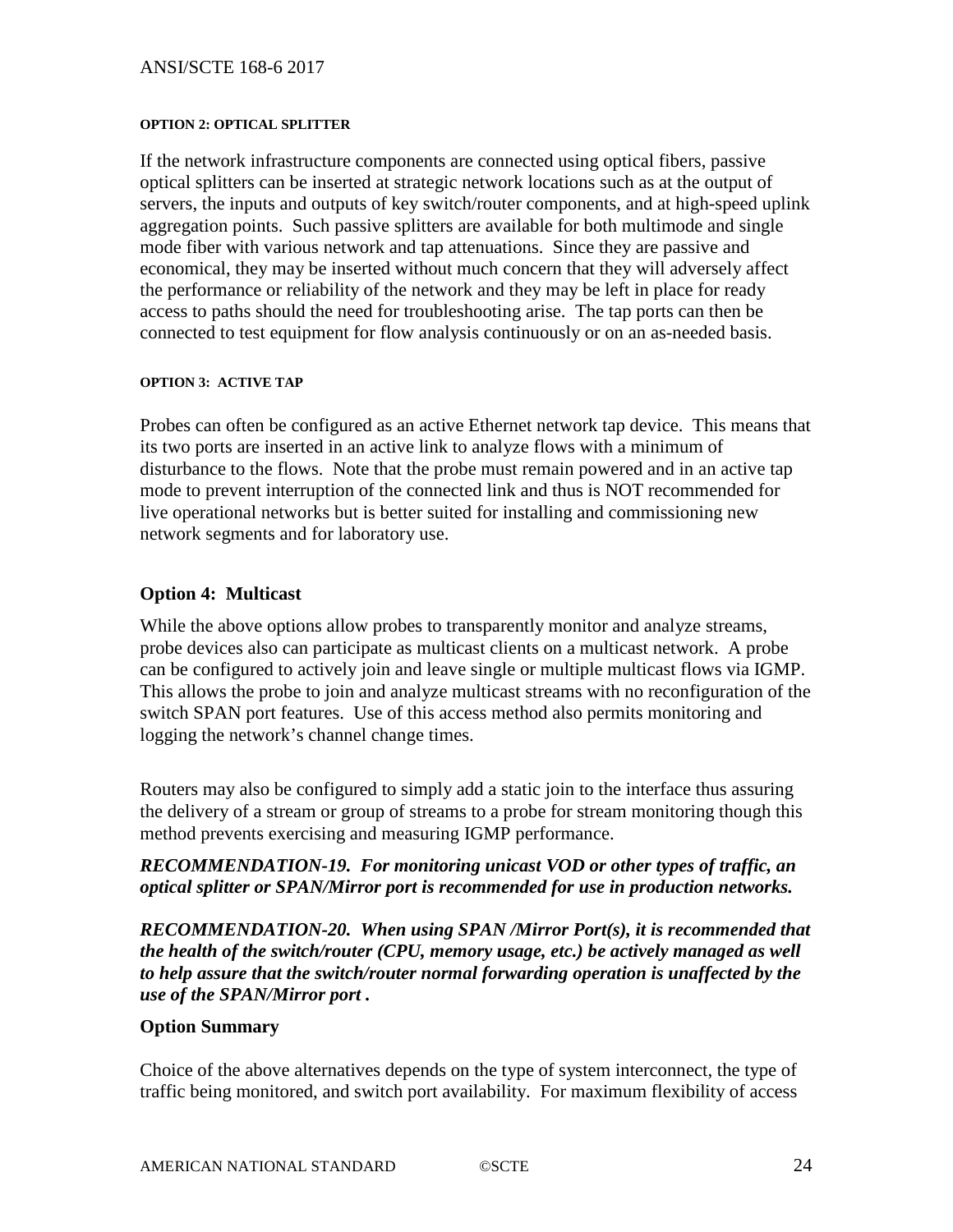to any stream within a switch node, the SPAN port option is recommended. By simply reconfiguring the SPAN port, any flow or group of flows can be directed to one or more probes. When a port is not available for SPAN configuration, the optical tap option provides access to all types of streams on the port without disturbing system operation.

#### <span id="page-24-0"></span>**8.3. Setting Metric Thresholds**

*RECOMMENDATION-21. It is recommended that for MPEG metrics described in SCTE 142 2007 ("Recommended Practice for Transport Stream Verification"), the thresholds for performance described in that document should be consulted.*

For network loss and jitter acceptable thresholds, see TR-126 for discussion of how these are derived. Per TR-126,

*"Ideally the maximum loss period [duration] would correspond to one IP packet since even a single lost packet can result in a very noticeable impairment as shown in Figure 11 [ed: see TR-126 for this figure]. However, to account for possible use in a xDSL environment, including loop impairment behavior and FEC techniques available at the xDSL physical layer (RS, interleaving), we consider a loss period greater than a single packet."* 

Given that cable operators employ HFC for subscriber interconnects, this greater IP loss duration does not apply. To meet the Loss Distance criteria of 1 error event per hour for SD or 1 error event per 4 hours for HD, an operator should use single uncorrectable packet loss events as the criteria for the definition of an "error event" in the TR-126 tables.

#### Also from TR-126:

*"Network latency and jitter should be engineered to closely align with set top box jitter buffer provisioning (wait time and buffer size) and overall network design and therefore may vary from implementation to implementation. Typical set-top box de-jitter buffers can store 100-500 ms (of SDTV) video, so network jitter must be within these limits and delay variation beyond these limits will manifest itself as loss. Increasing buffering also negatively impacts channel change latency so ideally the de-jitter buffers should be set as small as possible. Objectives outlined for jitter are based on experiences of operators and STB buffering capabilities."*

As described above, required end-to-end per-flow jitter performance depends on both receiving device de-jitter buffer size and network topology and network device queuing capabilities. For cable operators using HFC for subscriber interconnects, the IP de-jitter buffer resides within the Edge QAM rather than the STB. The recommended jitter maximum should be considered as a guide and will depend on the particular network devices utilized and their queuing configuration and capabilities. Ideally, such choices should be stress tested before deployment to determine actual maximum jitter tolerances.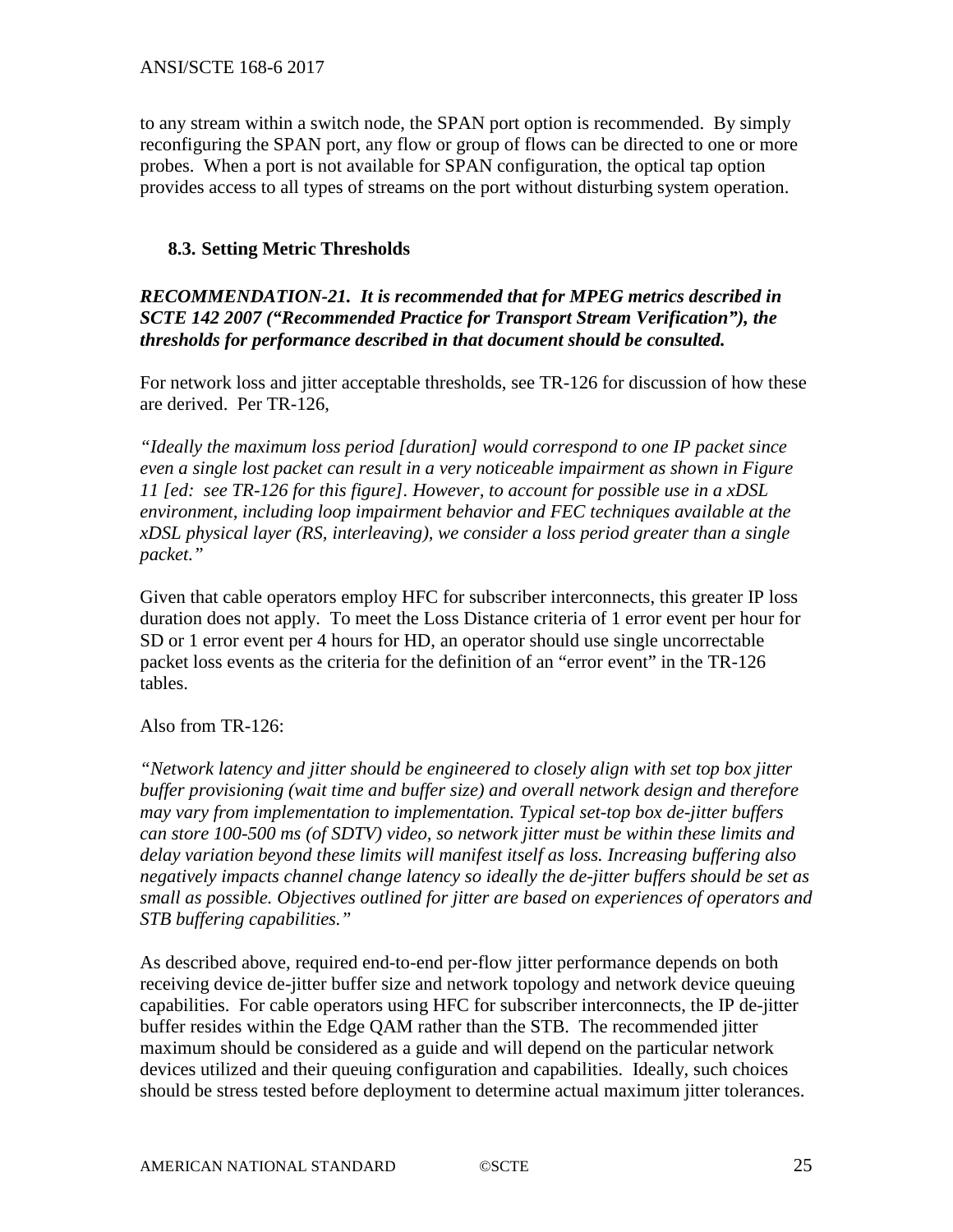#### ANSI/SCTE 168-6 2017

Note that a transient excursion beyond a system's maximum jitter tolerance will result in packet loss. Note too that the jitter of all source devices such as encoders, video servers, encryptors, muxes, etc. must be considered in the end-to-end transport design. Refer also to ITU Y.1541 and RFC 4445 for a further discussion of jitter (also known as IP Delay Variation) and its causes and measurement.

The following four tables are the guidance provided by TR-126:

| <b>Transport</b> | Latency    | <b>Jitter</b> | <b>Max</b>    | Corresponding     | Loss      | Corresponding         |
|------------------|------------|---------------|---------------|-------------------|-----------|-----------------------|
| <b>Stream</b>    |            |               | duration      | Loss Period in    | Distance  | Average IP            |
| bit rate         |            |               | of a          | <b>IP</b> Packets |           | Video Stream          |
| (Mbps)           |            |               | single        |                   |           | Packet Loss           |
|                  |            |               | error         |                   |           | Rate                  |
| 3.0              | $<$ 200 ms | $<$ 50 ms     | $\leq$ =16 ms | 6 IP packets      | 1 error   | $\leq 5.85E-06$       |
|                  |            |               |               |                   | event per |                       |
|                  |            |               |               |                   | hour      |                       |
| 3.75             | $<$ 200 ms | $<$ 50 ms     | $\leq$ 16 ms  | 7 IP packets      | 1 error   | $\epsilon$ = 5.46E-06 |
|                  |            |               |               |                   | event per |                       |
|                  |            |               |               |                   | hour      |                       |
| 5.0              | $<$ 200 ms | $<$ 50 ms     | $\leq$ =16 ms | 9 IP packets      | 1 error   | $\leq 5.26E-06$       |
|                  |            |               |               |                   | event per |                       |
|                  |            |               |               |                   | hour      |                       |

**Recommended Minimum Transport Layer Parameters for Satisfactory QoE for MPEG-2 encoded SDTV Services (TR-126 Table 12)**

| <b>Transport</b> | Latency | <b>Jitter</b> | Max          | Corresponding     | Loss      | Corresponding         |
|------------------|---------|---------------|--------------|-------------------|-----------|-----------------------|
| Stream bit       |         |               | duration     | Loss Period in    | Distance  | Average IP            |
| rate             |         |               | of a         | <b>IP</b> Packets |           | Video Stream          |
| (Mbps)           |         |               | single       |                   |           | <b>Packet Loss</b>    |
|                  |         |               | error        |                   |           | Rate                  |
| 1.75             | $<$ 200 | $50$          | $\leq$ 16 ms | 4 IP packets      | 1 error   | $<=6.68E-06$          |
|                  | ms      | ms            |              |                   | event per |                       |
|                  |         |               |              |                   | hour      |                       |
| 2.0              | $<$ 200 | $<$ 50        | $\leq 16$    | 5 IP packets      | 1 error   | $\epsilon$ = 7.31E-06 |
|                  | ms      | ms            | ms           |                   | event per |                       |
|                  |         |               |              |                   | hour      |                       |
| 2.5              | $<$ 200 | $<$ 50        | $\leq$ 16 ms | 5 IP packets      | 1 error   | $\leq 5.85E-06$       |
|                  | ms      | ms            |              |                   | event per |                       |
|                  |         |               |              |                   | hour      |                       |
| 3.0              | $<$ 200 | < 50          | $\leq$ 16 ms | 6 IP packets      | 1 error   | $\leq 5.85E-06$       |
|                  | ms      | ms            |              |                   | event per |                       |
|                  |         |               |              |                   | hour      |                       |

**Recommended Minimum Transport Layer Parameters for Satisfactory QoE for MPEG-4 AVC or VC-1 encoded SDTV Services (TR-126 Table 13)**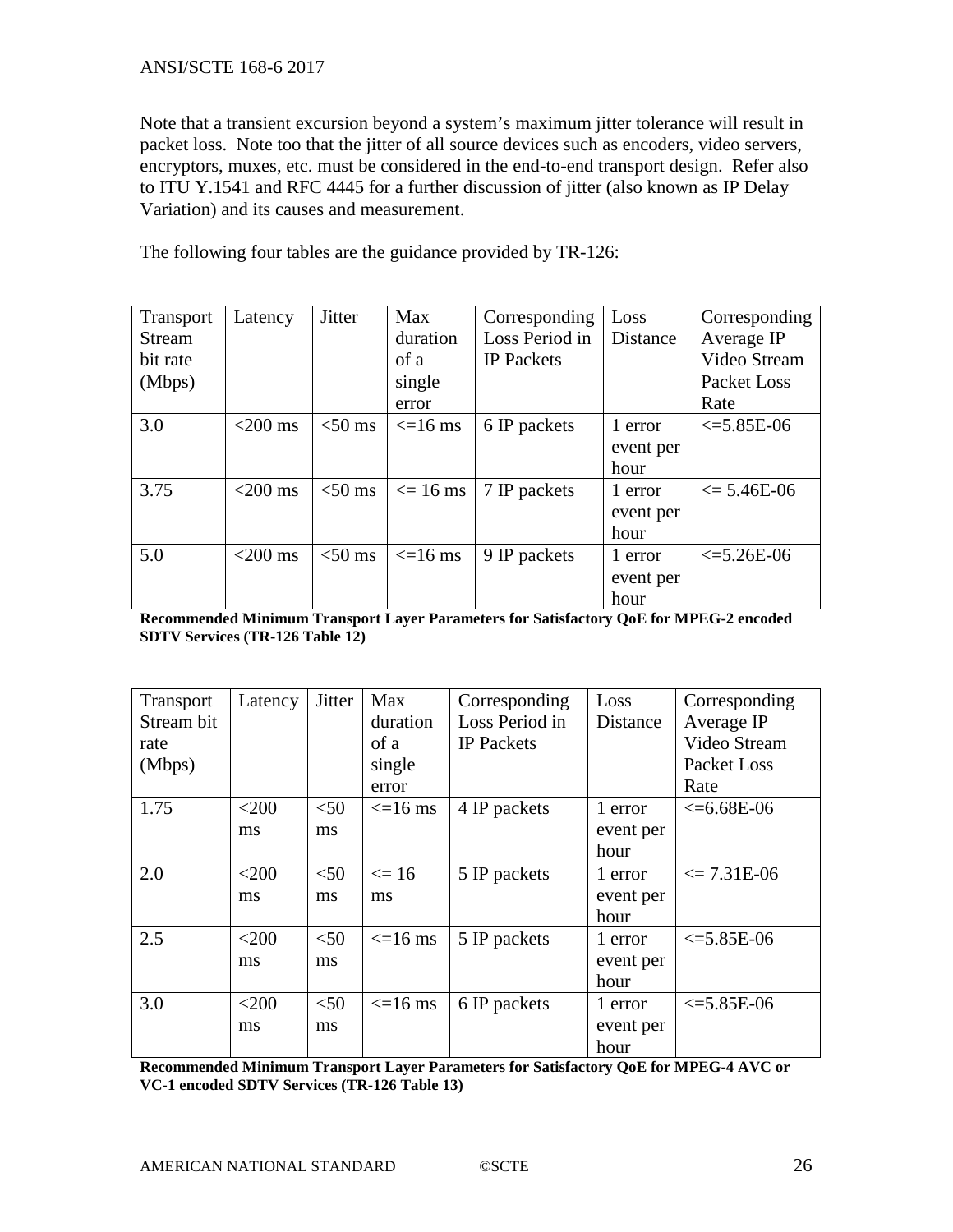| Transport | Latency    | <b>Jitter</b> | <b>Max</b>    | Corresponding     | Loss      | Corresponding         |
|-----------|------------|---------------|---------------|-------------------|-----------|-----------------------|
| Stream    |            |               | duration      | Loss Period in    | Distance  | Average IP            |
| bit rate  |            |               | of a          | <b>IP</b> Packets |           | Video Stream          |
| (Mbps)    |            |               | single        |                   |           | Packet Loss           |
|           |            |               | error         |                   |           | Rate                  |
| 15.0      | $<$ 200 ms | $<$ 50 ms     | $\leq$ =16 ms | 24 IP packets     | 1 error   | $\leq 1.17E-06$       |
|           |            |               |               |                   | event per |                       |
|           |            |               |               |                   | 4 hours   |                       |
| 17        | $<$ 200 ms | $<$ 50 ms     | $\leq$ 16 ms  | 27 IP packets     | 1 error   | $\epsilon$ = 1.16E-06 |
|           |            |               |               |                   | event per |                       |
|           |            |               |               |                   | 4 hours   |                       |
| 18.1      | $<$ 200 ms | $<$ 50 ms     | $\leq$ 16 ms  | 29 IP packets     | 1 error   | $\leq 1.17E-06$       |
|           |            |               |               |                   | event per |                       |
|           |            |               |               |                   | 4 hours   |                       |

**Recommended Minimum Transport Layer Parameters for Satisfactory QoE for MPEG-2 encoded HDTV Services (TR-126 Table 14)**

| Transport     | Latency    | <b>Jitter</b> | <b>Max</b>    | Corresponding     | Loss      | Corresponding           |
|---------------|------------|---------------|---------------|-------------------|-----------|-------------------------|
| <b>Stream</b> |            |               | duration      | Loss Period in    | Distance  | Average IP              |
| bit rate      |            |               | of a          | <b>IP</b> Packets |           | Video Stream            |
| (Mbps)        |            |               | single        |                   |           | Packet Loss             |
|               |            |               | error         |                   |           | Rate                    |
| 8             | $<$ 200 ms | $<$ 50 ms     | $\leq$ =16 ms | 14 IP packets     | 1 error   | $\leq 1.28E-06$         |
|               |            |               |               |                   | event per |                         |
|               |            |               |               |                   | 4 hours   |                         |
| 10            | $<$ 200 ms | $<$ 50 ms     | $\leq$ 16 ms  | 17 IP packets     | 1 error   | $\epsilon = 1.24E - 06$ |
|               |            |               |               |                   | event per |                         |
|               |            |               |               |                   | 4 hours   |                         |
| 12            | $<$ 200 ms | $<$ 50 ms     | $\leq$ 16 ms  | 20 IP packets     | 1 error   | $\leq 1.22E-06$         |
|               |            |               |               |                   | event per |                         |
|               |            |               |               |                   | 4 hours   |                         |

**Recommended Minimum Transport Layer Parameters for Satisfactory QoE for MPEG-4 AVC or VC-1 encoded HDTV Services (TR-126 Table 15)**

Considering that a single IP packet loss is an "error event" in the typical cable plant, the above tables can be simplified to that shown below: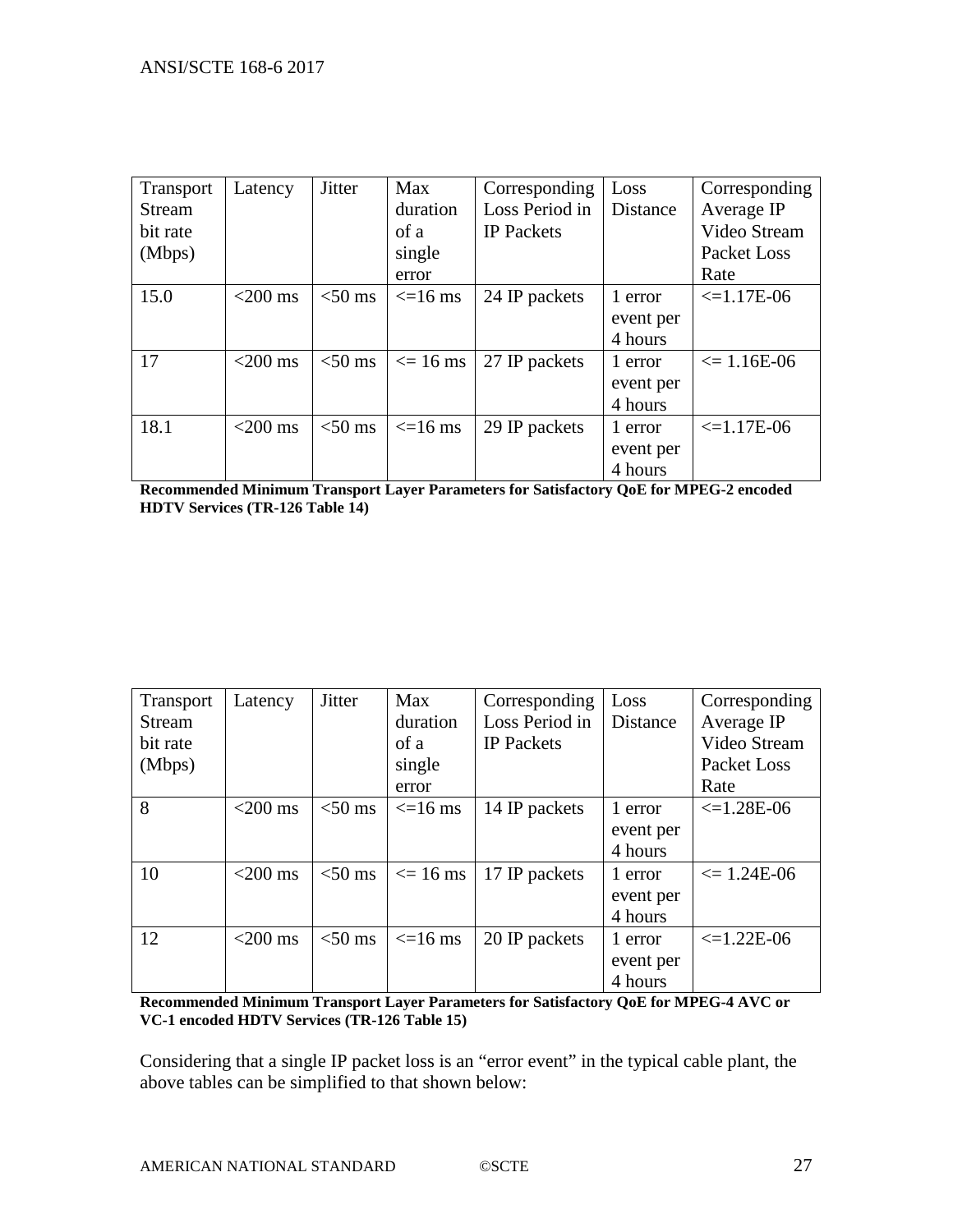*RECOMMENDATION-22. It is recommended that the thresholds for IP packet loss frequency (Loss Distance) derived from TR-126 [DSL Forum reference] are reasonable targets that may be tolerated by an average subscriber and should be met for end-to-end transport performance. These thresholds are no more than 1 error event per hour for SD programs and no more than 1 error event per 4 hours for HD programs and as shown in the table below.* 

| <b>Transport</b><br><b>Stream bit rate</b><br>(Mbps) | Latency   | <b>Jitter</b> | <b>Loss Distance</b> | Corresponding<br><b>Average IP</b><br><b>Video Stream</b><br><b>Packet Loss</b><br>Rate |
|------------------------------------------------------|-----------|---------------|----------------------|-----------------------------------------------------------------------------------------|
| SD/MPEG 2                                            | $<200$ ms | $<$ 50 ms     | 1 error event        | $\leq$ = 7.8E-07                                                                        |
| $3.75$ Mb/s                                          |           |               | per hour             |                                                                                         |
| HD/MPEG 2                                            | $<200$ ms | $<$ 50 ms     | l error event        | $\epsilon = 4.9E - 0.8$                                                                 |
| $15.0$ Mb/s                                          |           |               | per 4 hours          |                                                                                         |
| SD/MPEG 4                                            | $<200$ ms | $<$ 50 ms     | l error event        | $\leq$ = 1.5E-06                                                                        |
| $2.0$ Mb/s                                           |           |               | per hour             |                                                                                         |
| HD/MPEG 4                                            | $<200$ ms | $<$ 50 ms     | l error event        | $\leq$ = 2.4E-08                                                                        |
| $8.0$ Mb/s                                           |           |               | per 4 hours          |                                                                                         |

*Recommended Minimum Transport Layer Parameters for Satisfactory QoE for SD and HD services for cable*

### *This can be still further simplified as shown below:*

| <b>Transport Stream bit rate (Mbps)</b> | <b>Loss Distance</b>               |
|-----------------------------------------|------------------------------------|
| SD/MPEG 2                               | $\langle$ 24 errored Seconds / day |
| $3.75$ Mb/s                             |                                    |
| HD/MPEG 2                               | $<6$ errored Seconds / day         |
| $15.0$ Mb/s                             |                                    |
| SD/MPEG 4                               | $\langle$ 24 errored Seconds / day |
| $2.0$ Mb/s                              |                                    |
| <b>HD/MPEG 4</b>                        | $<6$ errored Seconds / day         |
| $8.0$ Mb/s                              |                                    |

Five nines (99.999%) availability for every video at all locations in the network from the Head End encoder through the national/regional/metro core transport and through the last mile network including the CPE is a recommended goal and another perspective from which to view the loss specifications above.

99.999% availability to the subscriber allows for 315 seconds/year unavailable or less than 1 second per day. The TR-126 goals are for no more than 1 impairment per 4 hours at the subscriber for HD MPEG2 or ~6 errored seconds per day – in the same order of magnitude as the 5 nines goal. To meet 5 nines availability end-to-end requires that each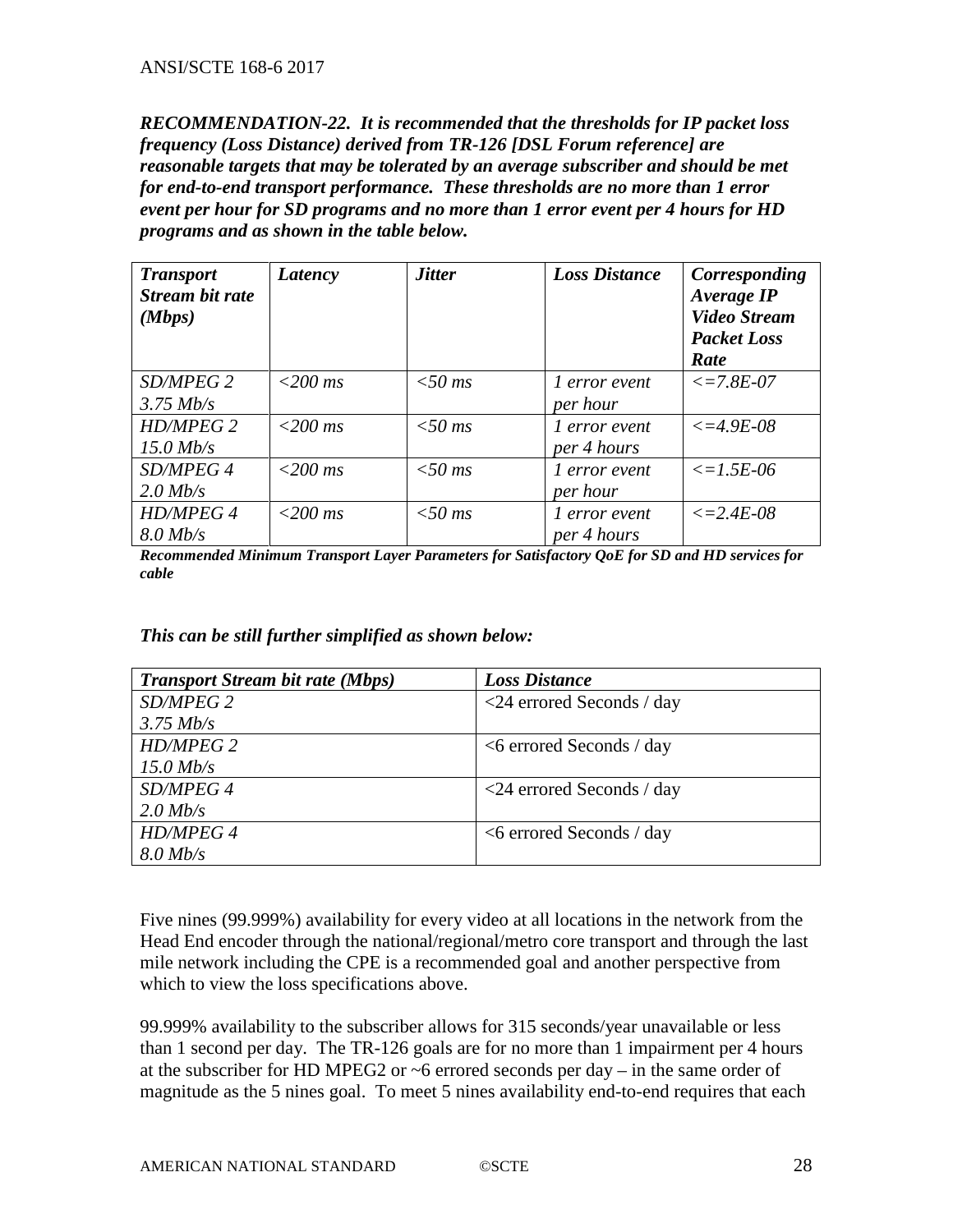component in the system perform with even more nines. Since a subscriber can perceive many types of single packet loss events and burst packet losses are often perceived as a single event, it is reasonable to consider tracking the number of errored seconds (seconds with one or more packet losses) in determining the per-program availability numbers.

With continuous monitoring deployed for all programs, accumulated errored seconds per program can readily be tallied.

Of course each MSO may have their own requirements and targets for acceptable availability due to business reasons such as competitive pressures, available capital, operations expenses available, etc.

# <span id="page-28-0"></span>**8.3.1. Tracking Jitter Margin**

As described above, IP packet jitter is accommodated by utilizing a dejitter buffer to assure that a continuous stream of received data is available when needed by the decoding engine despite packet delay variations inherent in IP networks. It is important that the jitter (burstiness) of an IP flow not exceed the size of the allocated dejitter buffer or packet loss will be the result. Likewise, all network components that receive and forward flow packets like switches, routers, splicers, multiplexers, shapers, etc. also rely on internal queuing buffers to handle short term stream bursts, coincident flows, and temporary congestion events. It is important for these devices too that an IP flow does not exceed the size of allocated buffers or packet loss will be the result due to queue overflow.

## *RECOMMENDATION-23. It is recommended that all flows be continuously monitored for jitter using, for example, MDI [RFC 4445].*

By continuously trending jitter performance, a warning can be generated alerting the operator to possible impending faults before a stream suffers packet loss and associated customer viewable impairment.

It should be noted that stream forwarding devices can be evaluated for their maximum jitter tolerance before deployment and the results used in adjusting warning and failure thresholds during operational monitoring.

# <span id="page-28-1"></span>**8.3.2. Tracking Channel Change Times**

The use of multicast techniques utilizing IGMP v2 or v3 for distribution of broadcast flows is increasingly common in many systems today using SDV and relies, in part, on network equipment performance in establishing a network route and the initiation of a stream upon demand from one or more viewers. While the reception of the user request by the SDV servers, message to the STB with tuning information, and configuration of the edge QAM also contributes significantly to channel change delays, an important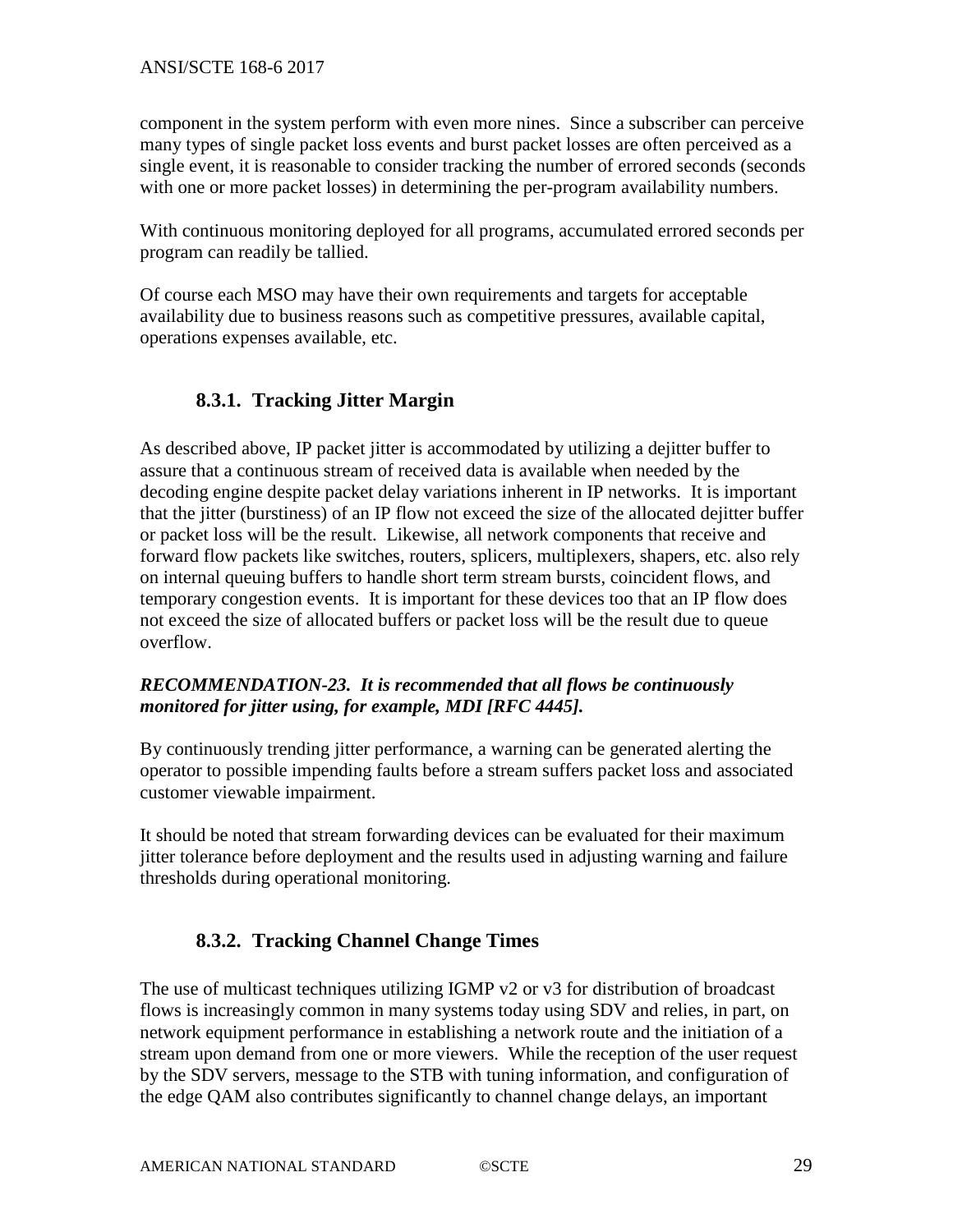contributor of the delay is the time from when the edge QAM initiates the IGMP Join Request to when the network stream arrives at the edge QAM. (Note that the decoder must also first receive a PAT and PMT with the new channel information and sufficient queued information for decompression which adds to the network-contributed delays described here.) From experience, the total channel change time experienced by a user due to network systems under nominal operating conditions is composed of approximately 3 equal parts:

- 1. STB interactions with the SDV server
- 2. Edge QAM stream acquisition from the distribution network
- 3. STB stream queuing and decode

*RECOMMENDATION-24. It is recommended that, for delivery systems using Multicast, IGMP channel change times as determined by the occurrence of an IGMP Join to the time of arrival of the requested stream be monitored at the edge QAM to help assure acceptable channel change performance by users.* 

## <span id="page-29-0"></span>**9. Data Visualization, Reporting, and Export**

The recommendations of section 3 results in data being acquired simultaneously from multiple, likely hundreds to thousands, of programs, from multiple locations in the network simultaneously and continuously operating thus resulting in large quantities of data to interpret for fault detection and isolation. There are many ways to present real time and historical trend information that can assist the operator in detecting and locating impairments.

*RECOMMENDATION-25. To facilitate the use of the acquired monitor data for MMM, the following real time and historical presentations of the measured information are recommended to be made available to the operator at a minimum:*

- *End-to-end probe results for each program showing program performance at all relevant probes*
- *Per program performance from probes in, at least, 15 minute interval aggregations. Other intervals may also be provided.*
- *Per program measurements from probe locations must show, at least, timestamped outages and transient loss events*
- *Per program historical views showing, at least, daily, weekly, and monthly program impairment summaries per probe*

## <span id="page-29-1"></span>**10.MMM System Security Considerations**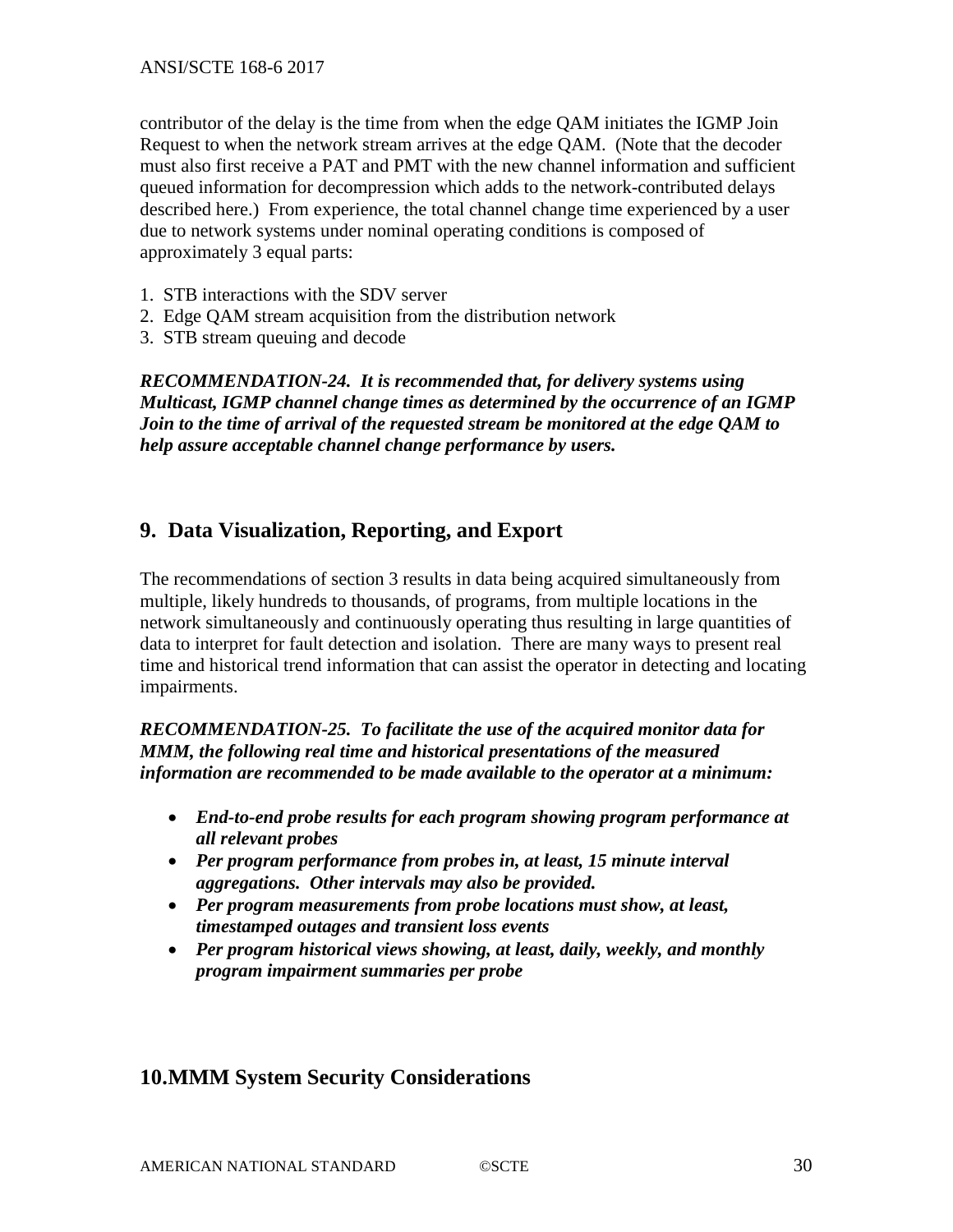As described in previous sections, to accomplish the mission of end-to-end multimedia management including fault detection, isolation, and troubleshooting, programs must be continuously monitored at multiple locations for a variety of appropriate metrics. This obviously requires access to the streams currently being offered to subscribers in addition to selected control plane traffic.

Using the recommendations for acquiring the streams described in section 3.2 assures that independent monitoring devices are passive and will not affect the quality of delivered flows in the event of a probe failure. It should be noted that, depending on the placement of such independent probes, subscriber control plane traffic and offered streams can be tracked in addition to other possibly sensitive, proprietary, or copyrighted material. Non-encrypted programs can be examined. In addition, in the course of such monitoring, a significant amount of data traffic can be generated in communicating metric measurements in real time to a centralized management system or troubleshooting station. Because of these capabilities and traffic loads, it is recommended that operators deploying these systems consult with their in-house Information Technology departments regarding network designs for accommodating expected loads, for access control policies, and for other information security procedures that may apply.

## <span id="page-30-0"></span>**11.Recommendations List**

- *Recommendation-1. An effective operational Quality Assurance system that continuously monitors all distributed PIDs is recommended for an operator's modern high volume media over IP network.*
- *Recommendation-2. To provide a cost effective solution for Multimedia Management and monitoring it is recommended that continuous program monitoring at multiple simultaneous strategic locations be deployed to make possible traditional "divide and conquer" troubleshooting for transient streaming media impairments*.
- *Recommendation-3. To provide a cost effective solution for Multimedia Management and monitoring it is recommended that the particular set of parameters that might have been affected since the previous upstream monitoring location be measured and correlated.*
- *Recommendation-4. It is recommended that for redundant service network-based components such as two switch/routers, each interfacing to a redundant core transport system (1+1 protected) and redundant downstream distribution system, the monitoring system should likewise be redundant and be connected such that monitoring can be sustained in the event of any single failure or during scheduled maintenance.*
- *Recommendation-5. It is recommended that the monitoring equipment be powered with the same strategy as the local service providing equipment such as DC power, UPS backed AC, etc.*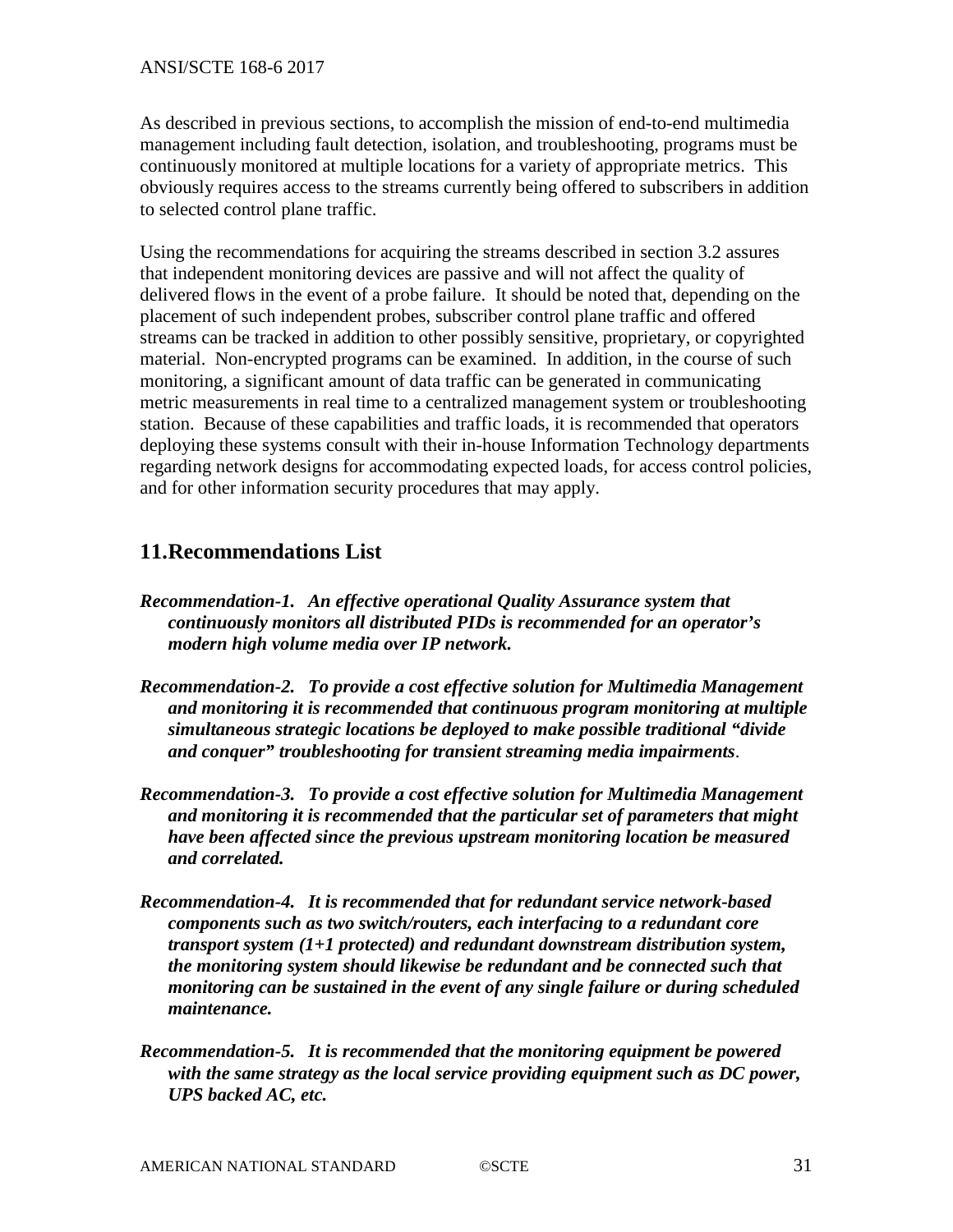- *Recommendation-6. It is recommended that the metrics used to detect and evaluate stream impairments at a particular location should reflect the type of impairments that may occur from all upstream located processors located between the particular measurement location and the next upstream measurement location. Supplementary metrics may be necessary to gain sufficient information about an issue for precise location and repair.*
- *Recommendation-7. Because of the programs' high value at the egress from a Head End, it is recommended that all transmitted programs be continuously monitored close to the outputs of the site*. *Head End monitoring should include metrics specified in SCTE-142.*
- *Recommendation-8. It is recommended that all program inputs to the Head End Site be continuously monitored including both digital and off-air feeds.*
- *Recommendation-9. For redundant connections to downstream locations, it is recommended that all redundant paths be continuously monitored.*
- *Recommendation-10. If the recommended monitoring points are not possible at a Head End for financial or other available resource constraints, the minimum recommended configuration is continuous program monitoring at the primary egress.*
- *Recommendation-11. The monitor(s) should have adequate stream capacity to accomplish the monitoring of all programs for all the metrics recommended by this document series with a frequency of at least every 15 minutes.*
- *Recommendation-12. The monitor(s) should have the ability to archive the data to network-based storage repositories allowing historical trending of the traffic.*
- *Recommendation-13. The monitors should have a time synchronization capability such as Network Time Protocol (NTP) or other means to assure that all measurement locations can successfully timestamp monitored events such that all measurement points within a network maintain a local reference clock which matches all other local reference clocks within 1 second. This facilitates correlating measurements at different locations in the network.*
- *Recommendation-14. It is recommended that all ingress programs at a Hub site from the regional transport network be continuously monitored using one of the recommended methods for stream access.*
- *Recommendation-15. For Hub site configurations with redundant connections to a regional or national transport network, it is recommended that both ingress paths be continuously monitored.*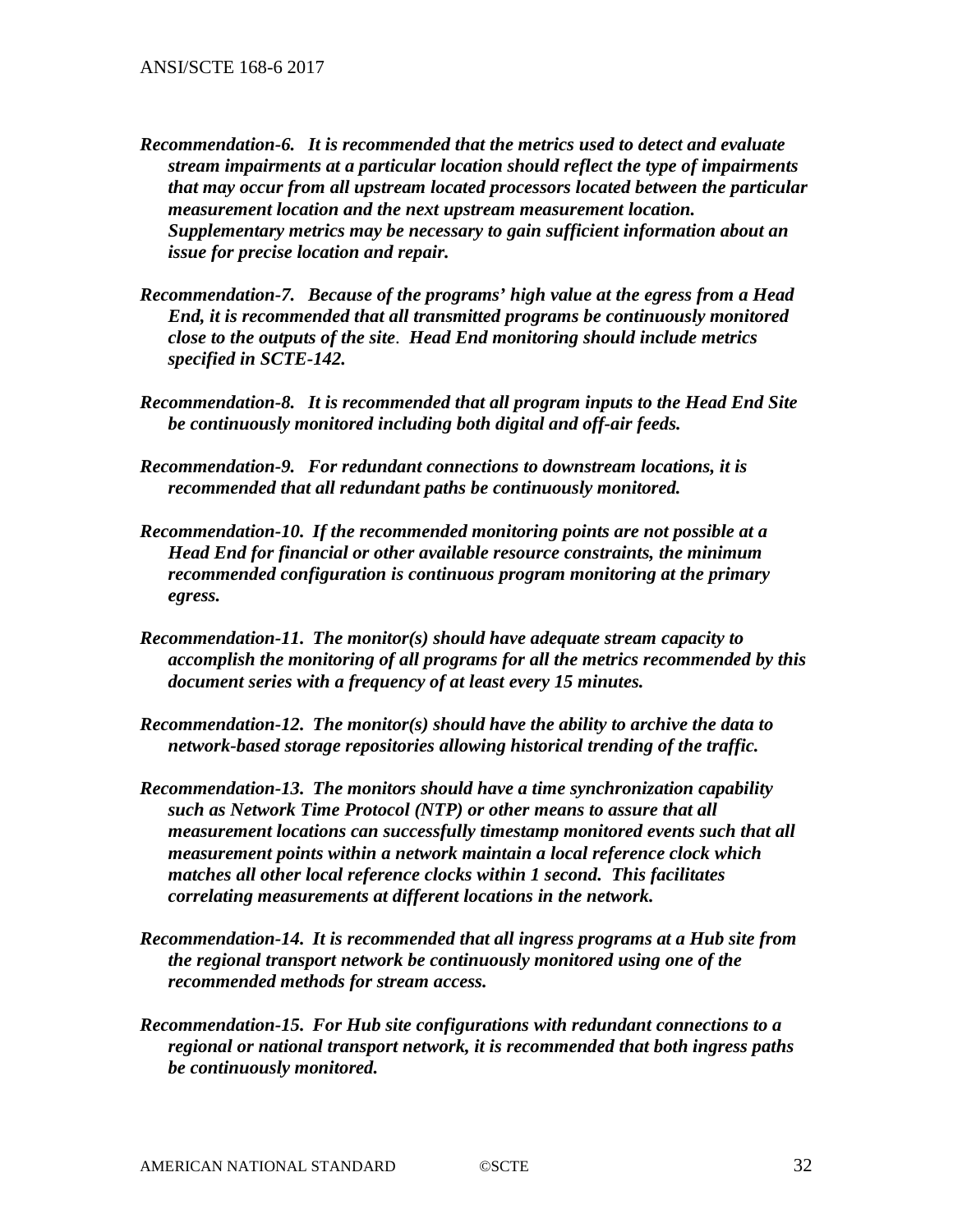- *Recommendation-16. If the recommended monitoring points are not possible at a Hub site for financial or other available resource constraints, the minimum recommended configuration is continuous program monitoring at the primary egress (typically the HFC network.) For the HFC egress, it is recommended for the monitor to scan the transmitted channels. It is recommended that all transmitted channels be monitored within the HFC network at the output node(s) of the hub site such that all channels are examined within a maximum delay of 15 minutes.*
- *Recommendation-17. For Hub sites that both receive from and originate programs to a Metro, Regional, or National transport network, it is recommended that all ingress programs from the regional transport network be continuously monitored using one of the recommended methods for stream access. For configurations with redundant connections to a regional or national transport network, it is recommended that both ingress paths be continuously monitored. It is also recommended that all transmitted programs to the transport network be continuously monitored. For the HFC egress, it is recommended for the monitor to scan the transmitted channels. It is recommended that all transmitted channels be monitored within the HFC network at the output node(s) of the hub site such that all channels in all node groups are examined at least every 15 minutes. These recommendations are also the minimum recommended monitoring configurations for this type of Hub.*
- *Recommendation-18. For independent monitoring systems, the recommended methods for directing streams to a probe for monitoring and troubleshooting purposes include: Switch/Router SPAN/Mirror Port(s), Passive Optical Splitter, or Active IGMP Join of Multicast flows.*
- *Recommendation-19. For monitoring unicast VOD or other types of traffic, an optical splitter or SPAN/Mirror port is recommended for use in production networks.*
- *Recommendation-20. When using SPAN/Mirror Port(s), it is recommended that the health of the switch/router (CPU, memory usage, etc.) be actively managed as well to help assure that the switch/router normal forwarding operation is unaffected by the use of the SPAN/Mirror port .*
- *Recommendation-21. It is recommended that for MPEG metrics described in SCTE 142 2007 ("Recommended Practice for Transport Stream Verification"), the thresholds for performance described in that document should be consulted.*
- *Recommendation-22. It is recommended that the thresholds for IP packet parameters, the following thresholds derived from TR-126 are reasonable targets that may be tolerated by an average subscriber. These thresholds are no more than 1 error event per hour for SD programs and no more than 1 error event per 4 hours for HD programs and as shown in the table below.*

|  | <b>Transport</b> | Latency | Jitter | LOSS<br><b>Distance</b> | <b>Corresponding</b> |
|--|------------------|---------|--------|-------------------------|----------------------|
|--|------------------|---------|--------|-------------------------|----------------------|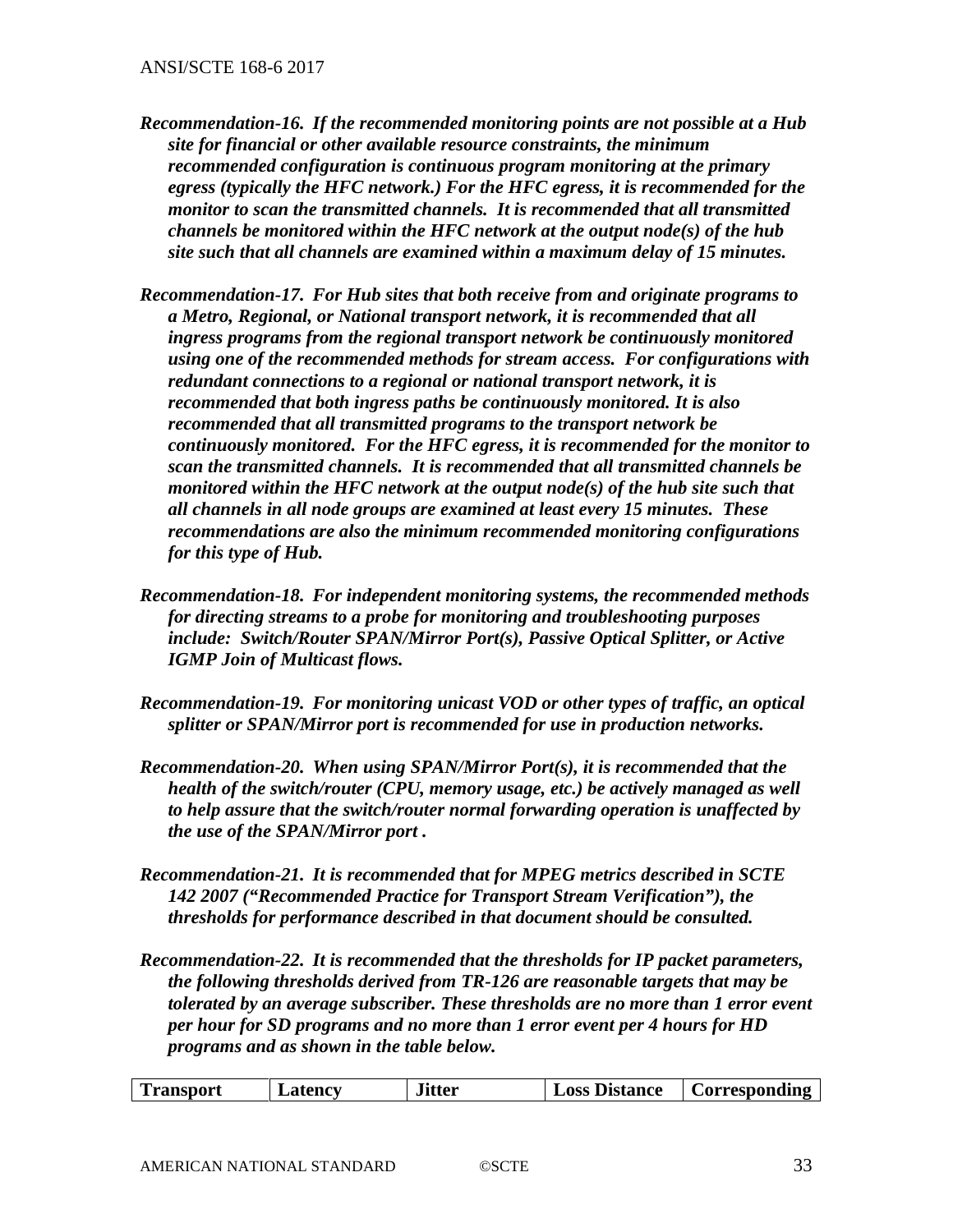| <b>Stream bit</b><br>rate (Mbps) |            |           |                              | <b>Average IP</b><br><b>Video Stream</b><br><b>Packet Loss</b><br>Rate |
|----------------------------------|------------|-----------|------------------------------|------------------------------------------------------------------------|
| SD/MPEG 2<br>$3.75$ Mb/s         | $<$ 200 ms | $<$ 50 ms | 1 error event<br>per hour    | $\leq$ 7.8E-07                                                         |
| HD/MPEG 2<br>$15.0$ Mb/s         | $<$ 200 ms | $<$ 50 ms | 1 error event<br>per 4 hours | $\leq$ =4.9E-08                                                        |
| SD/MPEG 4<br>$2.0$ Mb/s          | $<$ 200 ms | $<$ 50 ms | 1 error event<br>per hour    | $\leq$ 1.5E-06                                                         |
| HD/MPEG 4<br>$8.0$ Mb/s          | $<$ 200 ms | $<$ 50 ms | 1 error event<br>per 4 hours | $\leq$ 2.4E-08                                                         |

**Recommended Minimum Transport Layer Parameters for Satisfactory QoE for SD and HD services for cable**

*This can be still further simplified as shown below:*

| <b>Transport Stream bit rate (Mbps)</b> | <b>Loss Distance</b>               |
|-----------------------------------------|------------------------------------|
| SD/MPEG 2                               | $\langle$ 24 errored Seconds / day |
| $3.75$ Mb/s                             |                                    |
| <b>HD/MPEG 2</b>                        | $<6$ errored Seconds / day         |
| $15.0$ Mb/s                             |                                    |
| SD/MPEG 4                               | $\langle$ 24 errored Seconds / day |
| $2.0$ Mb/s                              |                                    |
| <b>HD/MPEG 4</b>                        | $<6$ errored Seconds / day         |
| $8.0$ Mb/s                              |                                    |

- *Recommendation-23. It is recommended that all flows be continuously monitored for jitter using, for example, MDI [RFC 4445].*
- *Recommendation-24. It is recommended that, for delivery systems using Multicast, IGMP channel change times as determined by the occurrence of an IGMP Join to the time of arrival of the requested stream be monitored at the edge QAM to help assure acceptable channel change performance by users.*
- *Recommendation-25. To facilitate the use of the acquired monitor data for MMM, the following real time and historical presentations of the measured information are recommended to be made available to the operator at a minimum:*
	- *End-to-end probe results for each program showing program performance at all relevant probes*
	- *Per program performance from probes in, at least, 15 minute interval aggregations. Other intervals may also be provided.*
	- *Per program measurements from probe locations must show, at least, timestamped outages and transient loss events*